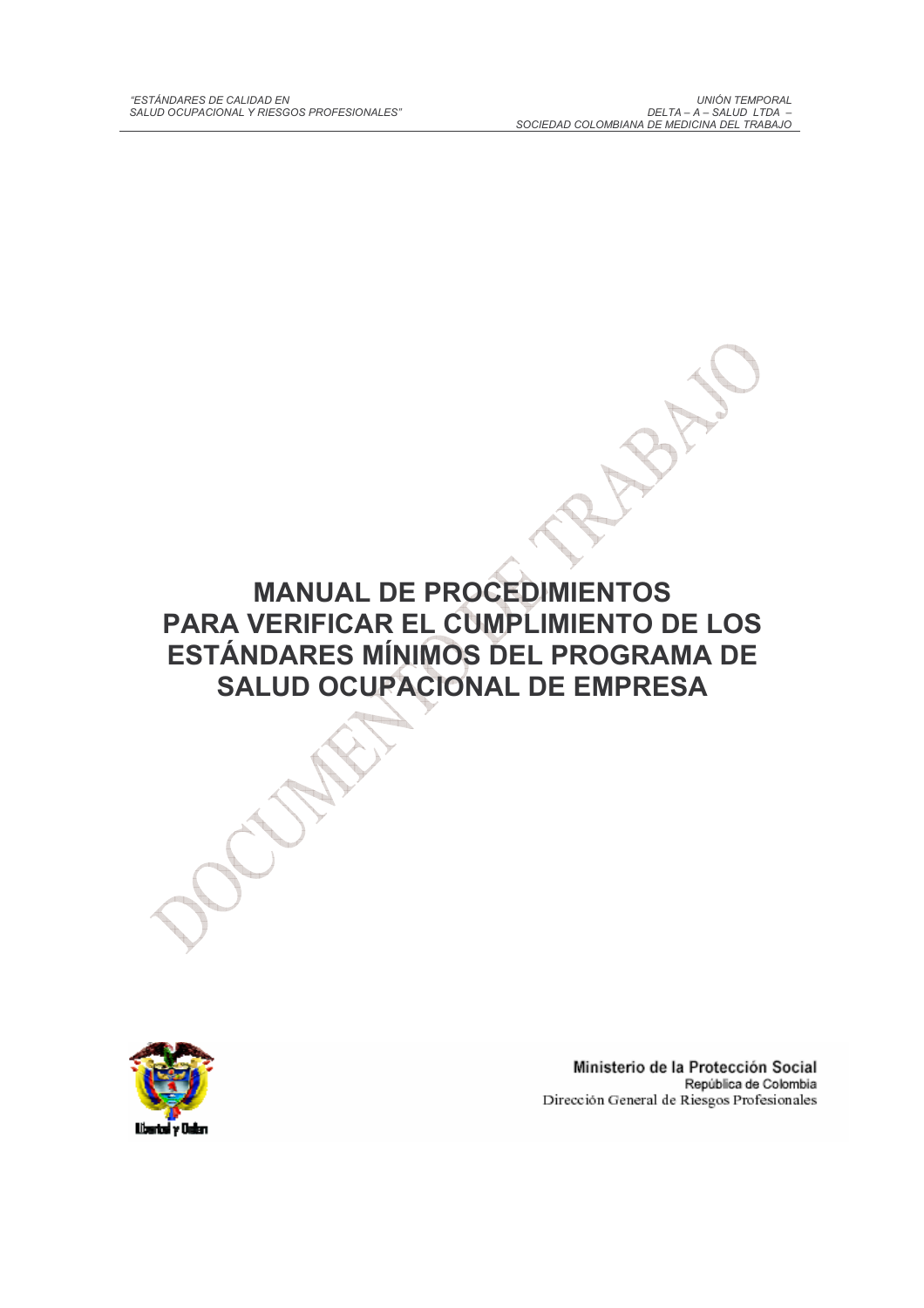## **MANUAL DE PROCEDIMIENTOS PARA VERIFICAR EL CUMPLIMIENTO DE LOS ESTÁNDARES** MÍNIMOS DEL PROGRAMA DE SALUD OCUPACIONAL DE **EMPRESA**

### INTRODUCCIÓN.

En este Manual se establece una guía para verificar si los Programas de Salud Ocupacional de Empresa (PSOE), cumplen los estándares mínimos, y se definen los procedimientos básicos, así como los indicadores, para evaluar la estructura, el proceso y los resultados del PSOE, en el Sistema de Garantía de Calidad de Salud Ocupacional y Riesgos Profesionales (SGC-SORP), del Sistema de Seguridad Social Integral. El documento complementa el Manual de Estándares Mínimos para el PSOE.

Dado que el SGC-SORP busca, entre otros propósitos, controlar las condiciones en que se realizan las actividades del PSOE para intervenir el riesgo asociado con el trabajo, es fundamental establecer los requisitos mínimos con la finalidad de contribuir, con ello, a mejorar las condiciones de salud y de trabajo de la población laboral. Por esta razón, el Manual contiene un aparte en el que se lista una serie de indicadores que sirven de herramienta objetiva de medición y de análisis del desempeño de cada uno de los aspectos del PSOE, proceso que debe ser punto de partida para el mejoramiento continuo de la gestión de promoción de la salud y de prevención de la enfermedad profesional y de los accidentes de trabajo en las empresas, en consonancia con los demás componentes del SGC-SORP.

La vigencia de la norma que da origen a este Manual implica que las empresas serán objeto de visita por parte de la Dirección Territorial de la Protección Social, ente que, obrando en nombre de la Unidad Especial de Inspección, Vigilancia y Control del Trabajo del Ministerio de la Protección Social, verificará si se cumplen los requisitos que se establecen en el Manual de Estándares Mínimos para el PSOE, según la declaración que, al respecto, debe haber hecho la propia empresa.

### PROCESO GENERAL DE VERIFICACIÓN DEL CUMPLIMIENTO DE LOS  $\mathbf{1}$ . **ESTÁNDARES MÍNIMOS DEL PSOE.**

El proceso para verificar si el PSOE cumple los estándares mínimos, implica ejecutar los siguientes pasos:

- a. En primer lugar, la empresa debe, con base en los lineamientos de este Manual, efectuar un procedimiento de auto-evaluación del cumplimiento de los estándares mínimos y hacer los ajustes que sean del caso si, en algunos aspectos, no se cumplen las exigencias determinadas por la norma.
- b. Una vez la empresa verifica que cumple los estándares, procede a efectuar la declaración correspondiente, ante la Dirección Territorial de la Protección Social, utilizando para ello el "Formulario de Inscripción en el Registro Especial de los Programas de Salud Ocupacional de Empresa".
- c. Como consecuencia de lo anterior, la Dirección Territorial de la Protección Social hace el registro correspondiente de la empresa en la base de datos definida para el efecto.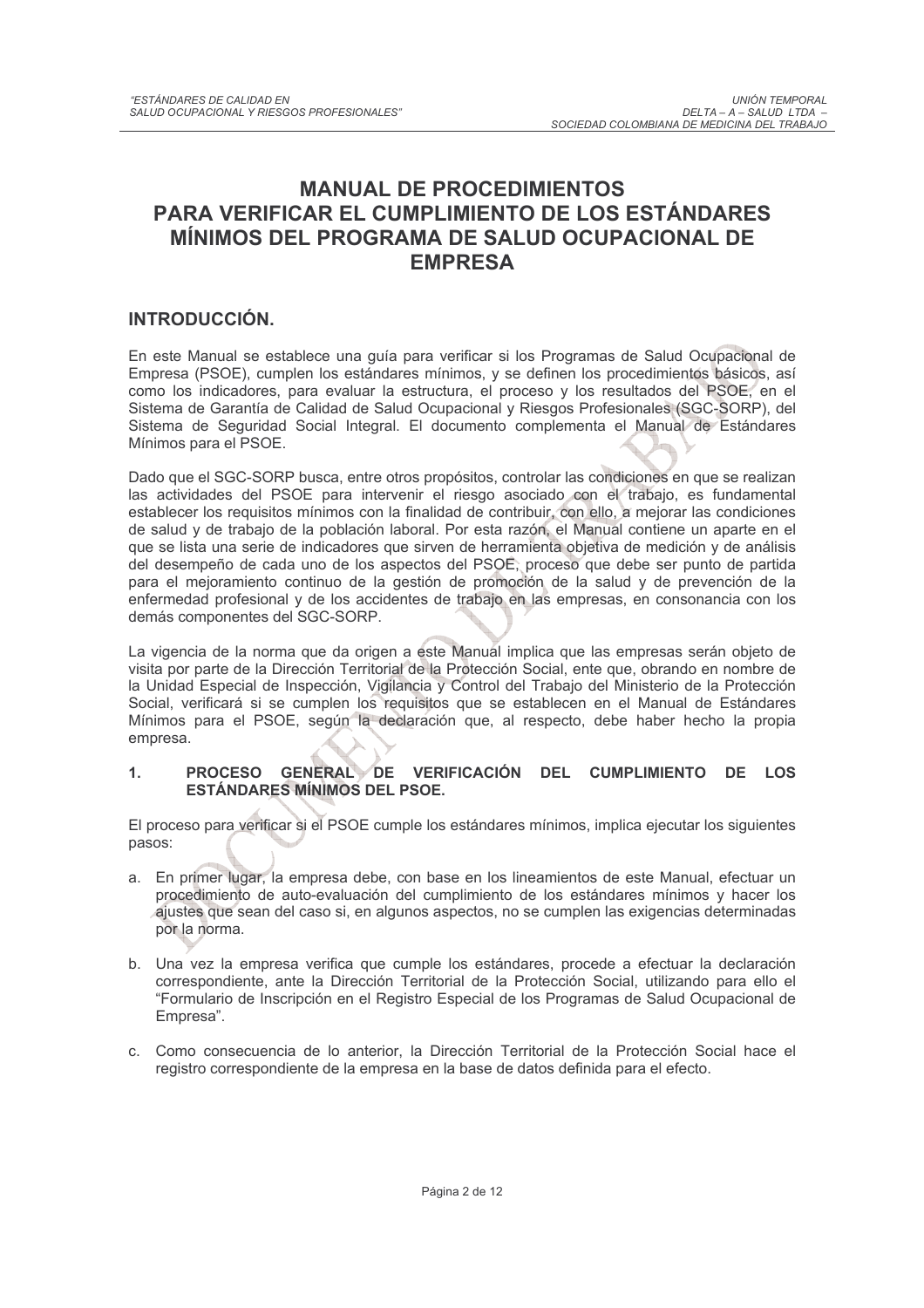- d. Dentro de los términos establecidos en la norma, la Dirección Territorial ya citada programa la realización de la visita de verificación, para lo cual define el recurso, el mecanismo de comunicación a la empresa y la fecha correspondiente.
- e. Utilizando este Manual de Procedimientos para la Verificación del Cumplimiento de los Estándares Mínimos del PSOE, los auditores responsables del proceso hacen las verificaciones estipuladas, y califican para cada estándar y para cada criterio, el estado de la empresa, para lo cual utilizan las siguientes convenciones: C – cumple; NC – no cumple; NA – no aplica y NV – no se verificó, y registran las observaciones que consideren pertinentes.
- f. En el evento de que la empresa no cumpla uno o varios de los criterios relacionados con cada uno de los estándares, la Dirección Territorial de la Protección Social procede a aplicar el mecanismo que se define en la norma, para estos casos.
- g. Cuando cambien algunas de las condiciones de la empresa, sus responsables deben diligenciar el "Formulario de Novedades del PSOE", hecho que determina la posibilidad de una nueva verificación por parte del ente territorial referido.

### PERFIL DE LOS RESPONSABLES DE VERIFICAR EL CUMPLIMIENTO DE LOS  $2.$ **ESTÁNDARES MÍNIMOS DEL PSOE.**

Como criterio general, los responsables de verificar si las empresas cumplen los estándares mínimos, deben ser profesionales con formación de postgrado en salud ocupacional. Tales personas deben, sin excepción, haber recibido la capacitación correspondiente por parte de la entidad territorial de la protección social.

### PROCEDIMIENTO PARA VERIFICAR EL CUMPLIMIENTO DE LOS ESTÁNDARES  $3.$ **MÍNIMOS DEL PSOE.**

Para verificar el cumplimiento de los estándares mínimos del PSOE, se debe aplicar el siguiente procedimiento:

a. Planeación de la visita.

Una vez definida la fecha de la visita, el responsable de la Dirección Territorial de la Protección Social revisa la información consignada en el "Formulario de Inscripción en el Registro Especial de los Programas de Salud Ocupacional de Empresa", para identificar los datos generales así como los aspectos para los cuales la empresa declaró que cumple los estándares

b. Definición del equipo responsable de la verificación.

Con la información sobre el tamaño de la empresa, el jefe de la dependencia citada define el número de personas responsables de ejecutar el procedimiento, designa a los integrantes y al líder del equipo, quien tendrá la responsabilidad de coordinar el grupo y de establecer las relaciones con la empresa, y determina el tiempo estimado para la visita.

c. Preparación de los instrumentos requeridos.

Con base en la información que se obtenga, se disponen los instrumentos necesarios para realizar la visita:

- Manual de Procedimientos para la Verificación de los Estándares Mínimos del PSOE.
- Formulario de Inscripción en el Registro Especial de los PSOE, de la empresa que se va a visitar. - Formato de Verificación del Cumplimiento de los Estándares Mínimos del PSOE, que se deriva
- de este Manual.
- Documentos de identificación que acrediten a los responsables del procedimiento de verificación. expedidos por la Dirección Territorial de la Protección Social.
- Ley 9ª de 1979 y Resolución 2400 del mismo año.
- Agenda preliminar de la visita, elaborada con base en el tamaño de la empresa, en la que se determina el día y hora de la visita y el o los responsables de hacer la evaluación.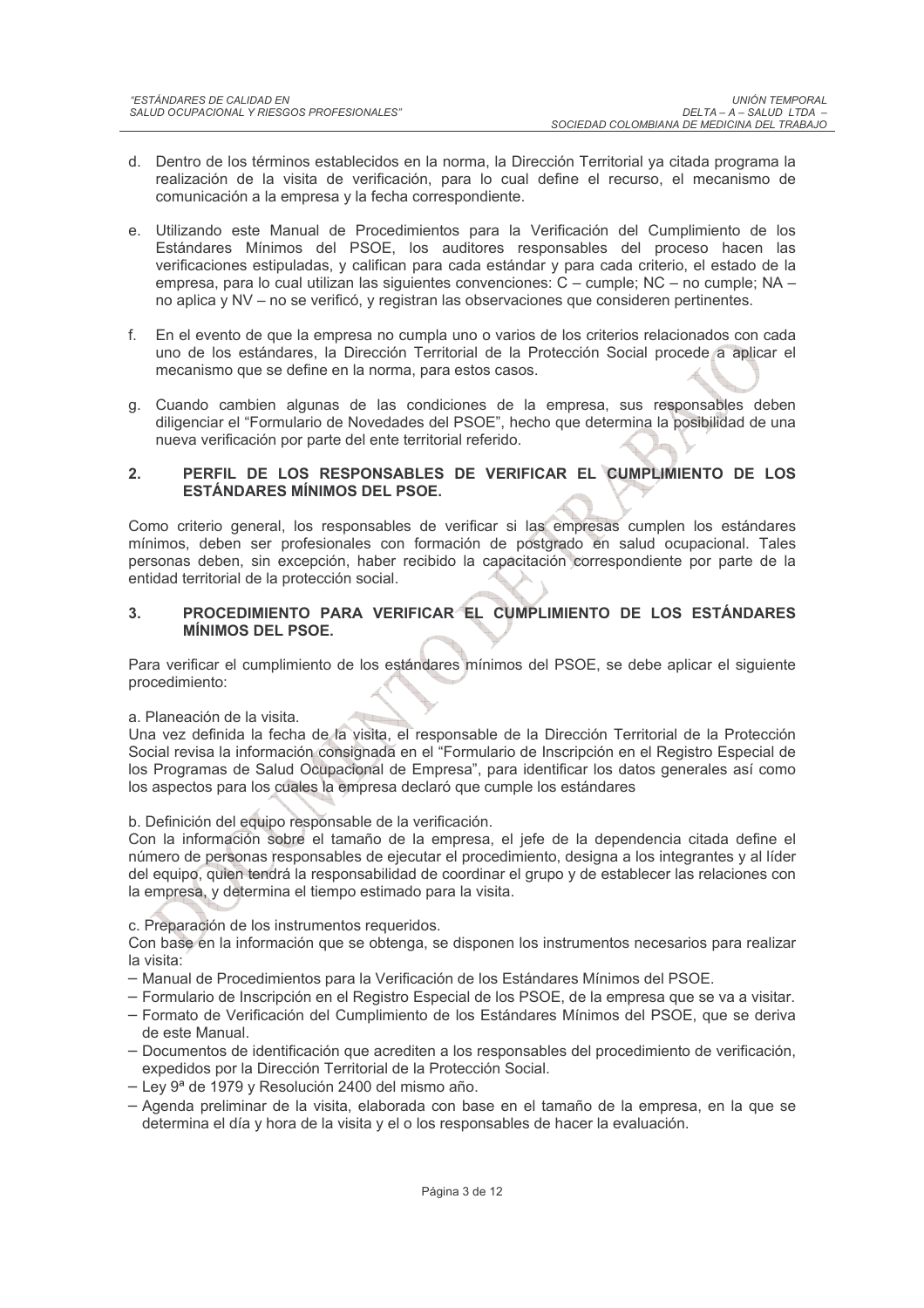- Formato de acta de cierre de la visita de verificación.

d. Ejecución de la visita de verificación.

Para el efecto, se llevan a cabo las siguientes actividades:

i. Presentación ante el gerente de la empresa: El equipo responsable se presenta ante el gerente de la empresa o ante quien él delegue la función, actividad en la que el líder del mismo explica la razón de la visita y solicita que se convoque a los directivos de la organización y a los representantes de los trabajadores en el Comité Paritario de Salud Ocupacional (COPASO) o al vigía ocupacional, a una reunión en la que se hará la apertura del proceso. En caso de que no hava quien reciba la visita por parte de la empresa, se deia constancia de ello mediante acta firmada por los integrantes del equipo, la que servirá de sustento para las acciones jurídicas a que haya lugar.

ii. Reunión de apertura: En esta reunión el líder del equipo de verificación adelanta las siguientes actividades:

- explica los objetivos de la visita;
- presenta a los miembros del equipo;
- señala los principios éticos y los criterios técnicos con los cuales se desarrollará el proceso;
- comunica las funciones de los responsables de la verificación;
- informa las actividades que se desarrollarán:
- precisa su función y suministra el nombre del funcionario de la Dirección Territorial de la Protección Social a quien puede dirigirse el gerente de la empresa para presentar alguna observación, queja o inquietud sobre el proceso o sobre la gestión de los responsables;
- presenta la agenda preliminar para definir, junto con los integrantes de la empresa, el recorrido por la sede, de manera que las diferentes áreas puedan prepararse, y que se genere el menor traumatismo posible.

Además, el líder solicita que se designe la o las personas delegadas para acompañar a los integrantes del equipo que hará la verificación, en el recorrido por las instalaciones de la empresa. Los responsables de verificar el cumplimiento de los estándares deben estar siempre acompañados por un funcionario de la empresa y por un representante de los trabajadores, quienes deben suscribir el acta final de la visita, firmas con las que certifican que se hizo el recorrido por todas las áreas de la entidad.

Complementariamente, en la reunión de apertura el líder del equipo de verificación confirma que:

- se respetará la confidencialidad sobre el proceso y sobre la información que se obtenga, dado que dicha información está protegida por reserva legal, norma que obliga a todas las personas de las entidades oficiales que tengan acceso a ella;
- se respetarán los procedimientos y las normas de seguridad establecidos por la empresa;
- se hará, en momento que se definirá de común acuerdo, la reunión de cierre de la visita.

iii. Obtención de la información: Los integrantes del equipo de verificación proceden a obtener la información necesaria para hacer la evaluación, para lo cual ejecutan los procedimientos específicos de auditoria a que haya lugar: inspección de áreas, revisión de documentos, entrevistas con responsables, observación de procesos, verificación y confrontación de datos, etc. En cuanto a la inspección de las áreas, los funcionarios de la empresa no pueden negar el acceso a ninguna de las que tengan relevancia para el procedimiento, pero pueden exigir que el responsable de la verificación cumpla las normas establecidas para el ingreso o para el desplazamiento por ellas, incluidas la de portar en lugar visible el documento que lo identifica como delegado de la Dirección Territorial para tal fin y la de usar los elementos de protección personal que sean del caso.

En la medida en que se obtiene la información correspondiente, el responsable registra los hallazgos en el Formato de Verificación del Cumplimiento de los Estándares Mínimos del PSOE.

Si en el proceso de obtener la información se presenta alguna dificultad o hay una actitud irrespetuosa o agresiva de parte de algún funcionario de la empresa, el responsable puede dar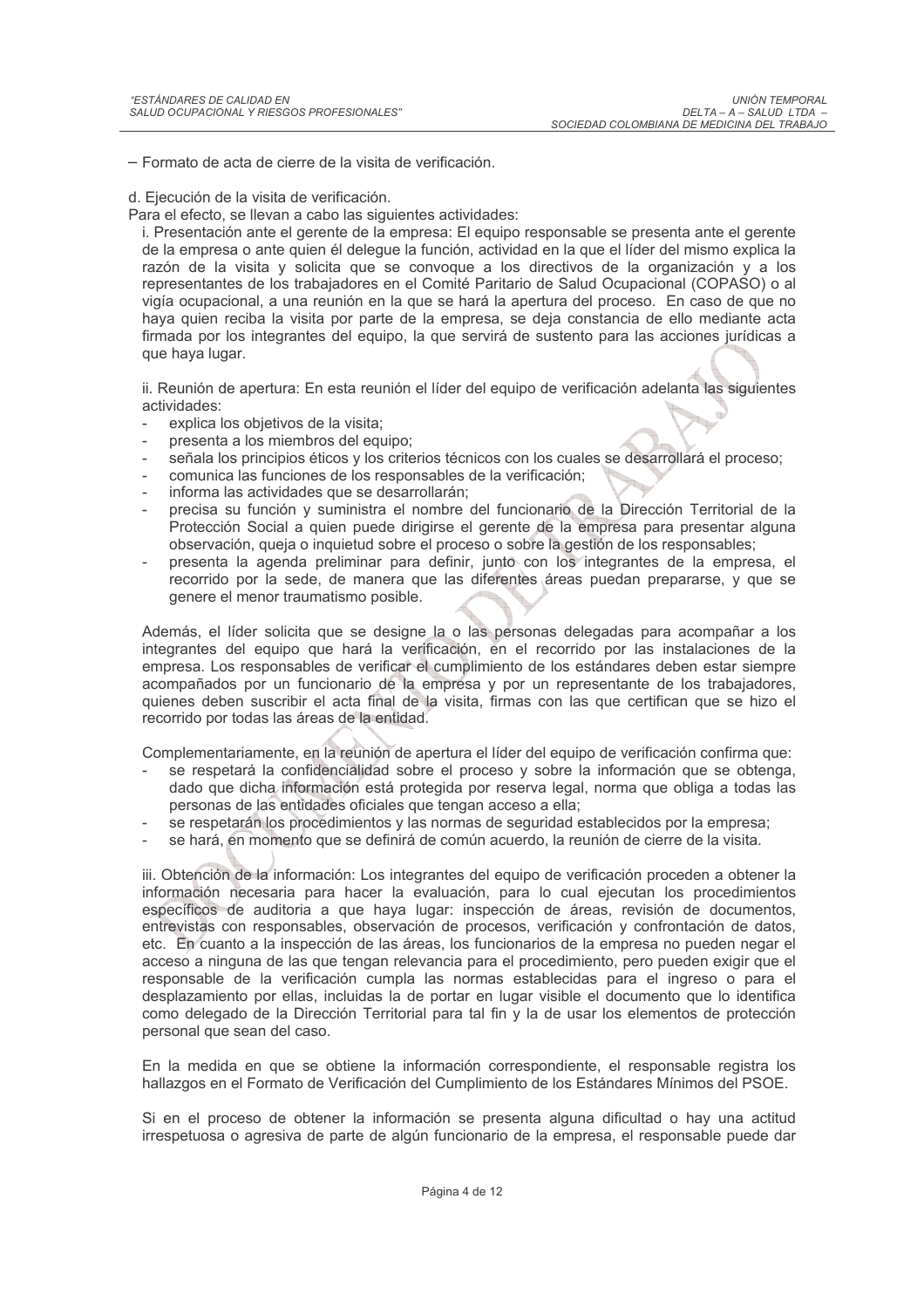por terminada la visita y, consecuentemente, deja constancia de ello en un acta en la que se relaten los hechos y la conducta que él asumió.

Si al hacer la verificación del cumplimiento de un estándar o de un criterio, se presenta una diferencia de opiniones con un funcionario de la empresa, el responsable de la verificación ejecuta los procedimientos de auditoria a que haya lugar con el propósito de resolverla o, en el evento de que ello no sea posible, traslada la inquietud al jefe de la Dirección Territorial de la Protección Social, quien llevará a cabo las actividades requeridas para solucionar la divergencia.

Por supuesto, en el proceso de verificar el cumplimiento de los estándares, los responsables se acogen a los códigos de ética y respetan las normas de conducta que les son aplicables a quienes ejecutan procedimientos de auditoria.

e. Terminación del procedimiento y cierre de la visita.

Una vez finalizados los procedimientos de obtención de información y de verificación del cumplimiento de los estándares mínimos, se hace la reunión de cierre de la visita, con la presencia de los directivos de la empresa y de los representantes de los trabajadores, así como de los integrantes del equipo responsable de la verificación.

En la reunión de cierre el líder del equipo reporta los hechos que, respecto del desarrollo del proceso, ameriten ser señalados (colaboración especial de un funcionario, dificultades para adelantar la labor, aspectos que por diferentes motivos no se pudieron verificar, etc.); da lectura al acta de la visita, elaborada en el formato diseñado para tal fin, y solicita que ella sea firmada por los presentes en la reunión. En caso de que los integrantes de la empresa se nieguen a suscribir el acta, los integrantes del equipo de verificación la visan y dejan constancia del hecho en el mismo documento.

f. Informe del procedimiento de verificación.

Los responsables de ejecutar el procedimiento de verificación elaboran el informe correspondiente y lo presentan ante la jefatura de la Dirección Territorial de la Protección Social, dentro de los cinco (5) días hábiles posteriores a la fecha de terminación de la visita. Para efectos de que el informe se incorpore al sistema de información, se presenta en medio magnético.

El informe está conformado por el conjunto de los Formatos de Verificación del Cumplimiento de los Estándares Mínimos del PSOE diligenciados en su totalidad en medio magnético, y tiene como soporte los formatos que utilizó el responsable para registrar la información, así como el acta de la visita.

Si el responsable considera necesario formular observaciones finales sobre el procedimiento, las formula en texto aparte y las entrega junto con los otros documentos que constituyen el informe.

El informe, así mismo, presenta recomendaciones sobre las conductas que se sugiere adoptar de acuerdo con los hallazgos registrados en los formatos, las cuales se deben ajustar a las disposiciones de la norma, así como sobre las acciones que se pueden implantar para mejorar las condiciones de las actividades del PSOE.

Por último, una copia del informe se remite, por parte de la Dirección Territorial de la Protección Social, a la Administradora de Riesgos Profesionales (ARP) a la cual está afiliada la empresa, para efectos de que ella asuma las responsabilidades que sean de su competencia.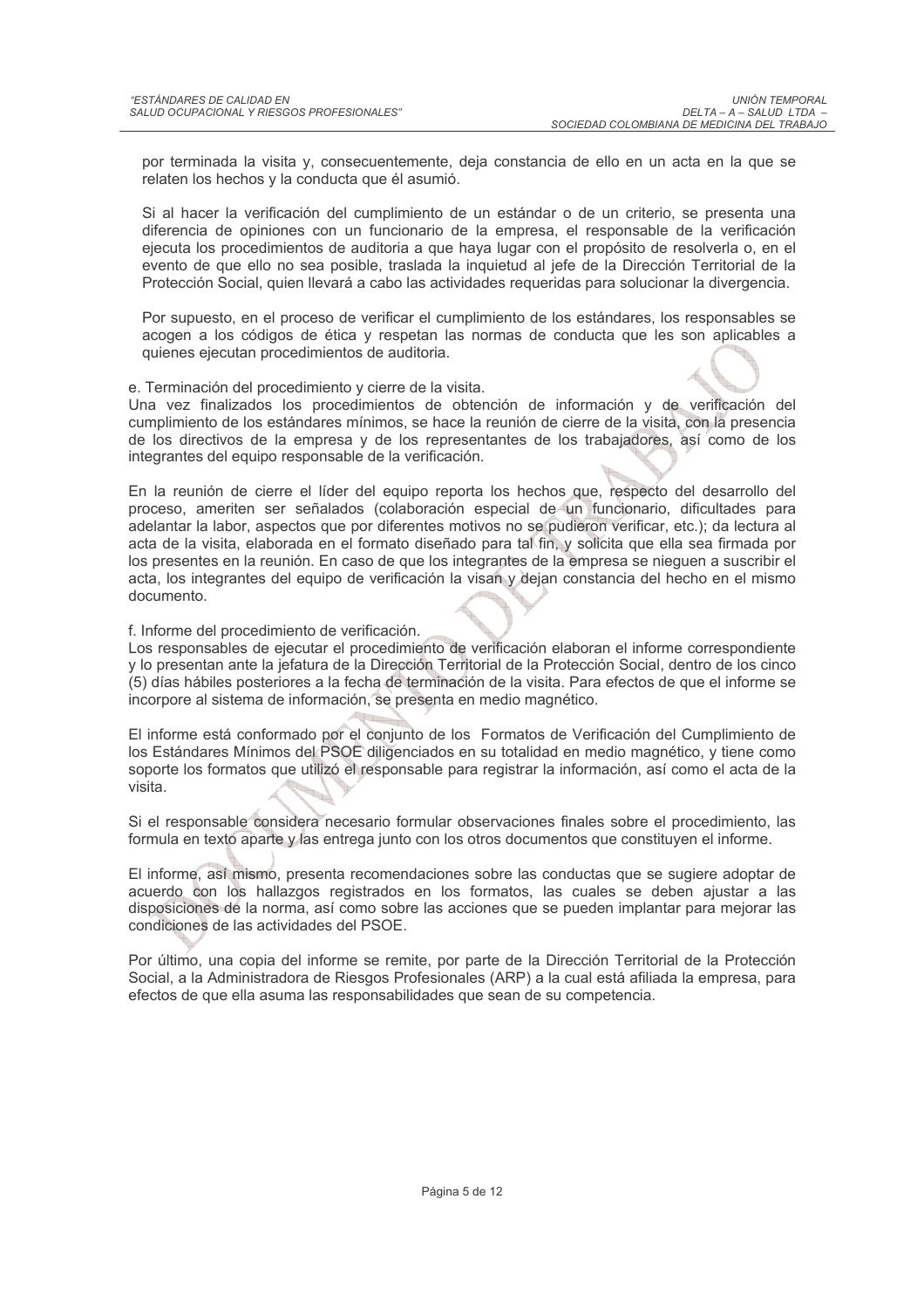### I. ESTRUCTURA DEL PROGRAMA DE SALUD OCUPACIONAL DE EMPRESA. (Convenciones: C – cumple; NC – no cumple; NA – no aplica; NV – no se verificó)

| 1.<br><b>IDENTIFICACION Y GENERALIDADES DE LA EMPRESA – CENTRO DE TRABAJO.</b> |                                                                                                                                                                                                                                                                                                                                                                                                                                                                              |    |    |          |  |                                                                     |                                                                                                                                                                                                                                                                                                                                                                                                                                                                              |  |  |
|--------------------------------------------------------------------------------|------------------------------------------------------------------------------------------------------------------------------------------------------------------------------------------------------------------------------------------------------------------------------------------------------------------------------------------------------------------------------------------------------------------------------------------------------------------------------|----|----|----------|--|---------------------------------------------------------------------|------------------------------------------------------------------------------------------------------------------------------------------------------------------------------------------------------------------------------------------------------------------------------------------------------------------------------------------------------------------------------------------------------------------------------------------------------------------------------|--|--|
|                                                                                | Estándar: La empresa tiene un Programa de Salud Ocupacional (PSOE).                                                                                                                                                                                                                                                                                                                                                                                                          |    |    |          |  |                                                                     |                                                                                                                                                                                                                                                                                                                                                                                                                                                                              |  |  |
| COD                                                                            | <b>CRITERIO</b>                                                                                                                                                                                                                                                                                                                                                                                                                                                              | C. |    | NC NA NV |  | <b>OBSERVACIONES</b>                                                | <b>MODO DE VERIFICACIÓN</b>                                                                                                                                                                                                                                                                                                                                                                                                                                                  |  |  |
| 1.1                                                                            | Hay un Programa de Salud Ocupacional (PSOE)<br>escrito, vigente para el año, y firmado por el<br>Representante Legal de la organización y por el<br>responsable del propio Programa.                                                                                                                                                                                                                                                                                         |    |    |          |  |                                                                     | Solicitar el Programa de Salud Ocupacional y verificar<br>si está vigente y si tiene las firmas de las personas que<br>se mencionan en el criterio.                                                                                                                                                                                                                                                                                                                          |  |  |
| 1.2                                                                            | El documento tiene la siguiente información de la<br>empresa: razón social; NIT; dirección, teléfono y<br>ciudad, representante legal, sucursales y número de<br>empleados, actividad económica principal y clase de<br>riesgo por cada sede.                                                                                                                                                                                                                                |    |    |          |  |                                                                     | Solicitar el documento y verificar si tiene la información<br>que se solicita en el criterio.                                                                                                                                                                                                                                                                                                                                                                                |  |  |
| 1.3                                                                            | Todos<br>los<br>trabajadores,<br>dependientes<br>$\circ$<br>independientes, están afiliados al Sistema General<br>de Seguridad Social Integral (SGSSI).                                                                                                                                                                                                                                                                                                                      |    |    |          |  |                                                                     | Solicitar la lista de los trabajadores dependientes e<br>independientes, y verificar si están afiliados a una<br>Empresa Promotora de Salud (EPS), a una<br>Administradora de Fondos de Pensiones (AFP) y a una<br>Administradora de Riesgos Profesionales (ARP).                                                                                                                                                                                                            |  |  |
| 1.4                                                                            | La empresa paga, regularmente, los aportes a los<br>sistemas de seguridad social.                                                                                                                                                                                                                                                                                                                                                                                            |    |    |          |  |                                                                     | Solicitar los soportes del pago de los aportes de los<br>cuatro (4) meses previos a la fecha de la visita y<br>verificar, en una muestra del veinte por ciento (20%) de<br>los trabajadores, dependientes e independientes, si la<br>empresa pagó los aportes. Si hay menos de sesenta<br>(60) trabajadores, hacer la verificación sobre el<br>universo. (Para evaluar si, para el último mes, se hizo<br>el pago, tener en cuenta los plazos establecidos).                 |  |  |
| 1.5                                                                            | Si la empresa está clasificada en el grupo de las<br>denominadas de "Alto Riesgo", aporta al Sistema<br>General de Pensiones, por los trabajadores<br>expuestos a los factores de riesgo que originan que<br>la cataloguen como tal, el mayor valor establecido.                                                                                                                                                                                                             |    |    |          |  |                                                                     | Si la empresa esta definida como de "Alto Riesgo",<br>solicitar la lista de los trabajadores expuestos a los<br>factores de riesgo que determinan que ella sea<br>catalogada como tal. Solicitar los soportes del pago de<br>los aportes a la AFP de los últimos seis (6) meses y<br>verificar si, para esos trabajadores, la empresa pagó el<br>mayor valor al Sistema General de Pensiones.                                                                                |  |  |
| 1.6                                                                            | Si para la empresa laboran trabajadores vinculados<br>con contratistas o con subcontratistas, o con otras<br>modalidades, hay un procedimiento para verificar si<br>ellos están afiliados al SGSSI (salud - régimen<br>contributivo -, pensiones y riesgos profesionales), y<br>si los contratistas o los subcontratistas pagan los<br>aportes respectivos.                                                                                                                  |    |    |          |  |                                                                     | Solicitar los reportes, para los tres (3) últimos meses,<br>relativos a la gestión para verificar: si los trabajadores<br>que prestan los servicios con contratistas o con<br>subcontratistas o de cualquiera otra modalidad, están<br>afiliados al SSSI; si existe soporte firmado por contador<br>sobre el pago efectivo al SSSI, y si la empresa aplica<br>medidas correctivas en caso de que los contratistas o<br>subcontratistas incumplan las obligaciones referidas. |  |  |
|                                                                                |                                                                                                                                                                                                                                                                                                                                                                                                                                                                              | 2. |    |          |  | POLÍTICA DE SALUD OCUPACIONAL.                                      |                                                                                                                                                                                                                                                                                                                                                                                                                                                                              |  |  |
|                                                                                | Estándar: La empresa definió la Política de Salud Ocupacional.                                                                                                                                                                                                                                                                                                                                                                                                               |    |    |          |  |                                                                     |                                                                                                                                                                                                                                                                                                                                                                                                                                                                              |  |  |
| <b>COD</b>                                                                     | <b>CRITERIO</b>                                                                                                                                                                                                                                                                                                                                                                                                                                                              | c  | NC | NA NV    |  | <b>OBSERVACIONES</b>                                                | <b>MODO DE VERIFICACIÓN</b>                                                                                                                                                                                                                                                                                                                                                                                                                                                  |  |  |
| 2.1                                                                            | En el PSOE está definida la Política de Salud<br>Ocupacional de la organización. La Política expresa<br>el compromiso de la alta dirección; compromete a<br>todos los niveles de la empresa y define las líneas<br>de acción.                                                                                                                                                                                                                                                |    |    |          |  |                                                                     | Solicitar el PSOE y verificar si la política incluye los<br>aspectos contenidos en el criterio.                                                                                                                                                                                                                                                                                                                                                                              |  |  |
| 2.2                                                                            | La Política está publicada y se hizo la difusión de<br>ella entre los trabajadores.                                                                                                                                                                                                                                                                                                                                                                                          |    |    |          |  |                                                                     | Verificar si la Política está a la vista del público, y<br>solicitar los documentos que demuestran que se<br>divulgó la política entre todos los trabajadores.                                                                                                                                                                                                                                                                                                               |  |  |
|                                                                                | 3.                                                                                                                                                                                                                                                                                                                                                                                                                                                                           |    |    |          |  | COMITÉ PARITARIO DE SALUD OCUPACIONAL (COPASO) - VIGÍA OCUPACIONAL. |                                                                                                                                                                                                                                                                                                                                                                                                                                                                              |  |  |
|                                                                                | Estándar: La empresa conformó un Comité Paritario de Salud Ocupacional (COPASO) o designó un vigía ocupacional, según las normas.                                                                                                                                                                                                                                                                                                                                            |    |    |          |  |                                                                     |                                                                                                                                                                                                                                                                                                                                                                                                                                                                              |  |  |
| COD<br>3.1                                                                     | <b>CRITERIO</b><br>Si la empresa tiene menos de diez (10) trabajadores                                                                                                                                                                                                                                                                                                                                                                                                       | C  |    | NC NA NV |  | <b>OBSERVACIONES</b>                                                | <b>MODO DE VERIFICACIÓN</b><br>Solicitar el documento mediante el cual se designa el                                                                                                                                                                                                                                                                                                                                                                                         |  |  |
|                                                                                | designó el vigía ocupacional, registró su nombre<br>ante el Ministerio de la Protección Social, registro<br>que está vigente, y le asignó tiempo para esa labor.                                                                                                                                                                                                                                                                                                             |    |    |          |  |                                                                     | vigía y verificar, si se le asignó tiempo y si el registro<br>ante el Ministerio está vigente.                                                                                                                                                                                                                                                                                                                                                                               |  |  |
| 3.2                                                                            | Si la empresa tiene diez (10) o más trabajadores el<br>COPASO está compuesto, según la cantidad de<br>aquellos, por un número igual de representantes del<br>empleador y de los trabajadores, con sus suplentes,<br>(según lo dispuesto en la Resolución 2013/86 o en<br>la norma que la adicione, modifique o sustituya), les<br>asignó tiempo para que cumplan sus funciones y el<br>registro de sus nombres, ante el Ministerio de la<br>Protección Social, está vigente. |    |    |          |  |                                                                     | Solicitar el acta de constitución en la cual consta que,<br>según el número de trabajadores, la elección de los<br>representantes de los ellos se hizo por votación.<br>Verificar si el número es paritario y si está vigente el<br>registro ante el Ministerio.                                                                                                                                                                                                             |  |  |
|                                                                                |                                                                                                                                                                                                                                                                                                                                                                                                                                                                              |    |    | 4.       |  | <b>RECURSOS.</b>                                                    |                                                                                                                                                                                                                                                                                                                                                                                                                                                                              |  |  |
|                                                                                | de Salud Ocupacional.                                                                                                                                                                                                                                                                                                                                                                                                                                                        |    |    |          |  |                                                                     | Estándar: La empresa dispone de las personas y de los recursos físicos, económicos y tecnológicos necesarios para coordinar y desarrollar el Programa                                                                                                                                                                                                                                                                                                                        |  |  |
| COD                                                                            | <b>CRITERIO</b>                                                                                                                                                                                                                                                                                                                                                                                                                                                              | с  |    | NC NA NV |  | <b>OBSERVACIONES</b>                                                | <b>MODO DE VERIFICACIÓN</b>                                                                                                                                                                                                                                                                                                                                                                                                                                                  |  |  |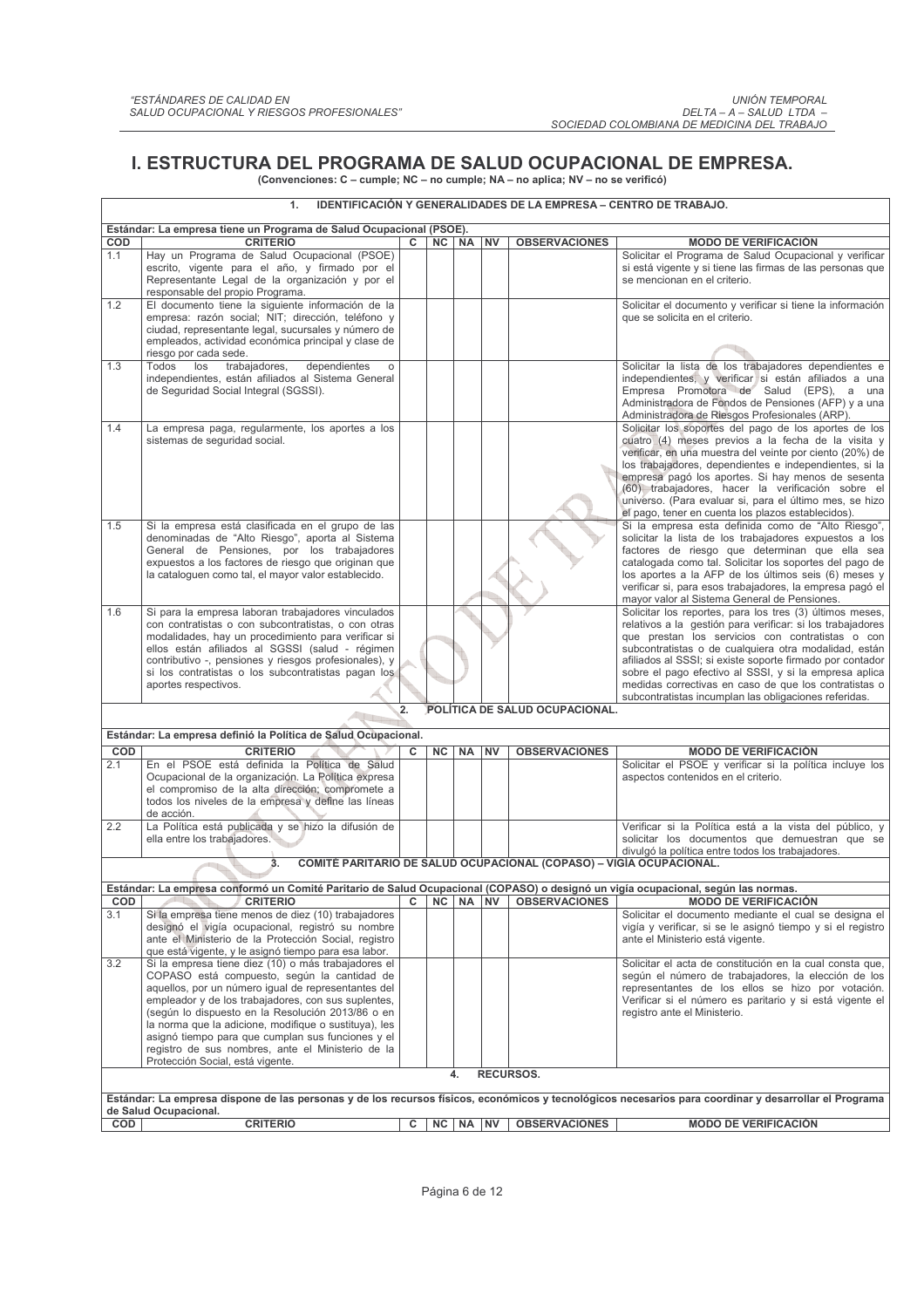| 4.1<br>4.2 | La alta dirección designó un responsable del PSOE,<br>quien tiene funciones específicas y tiempo definido<br>para cumplir tal tarea. Dicho responsable depende<br>directamente de la alta dirección.<br>Si la empresa tiene cincuenta (50) trabajadores o<br>menos, el responsable del PSOE es una persona<br>que, como mínimo, acredita una formación de por lo                                                                                              |  |  | Solicitar el documento en el que consta la designación<br>del responsable, las funciones que se le asignaron y el<br>tiempo que debe destinar al PSOE. Verificar en el<br>organigrama, si el responsable depende directamente<br>de la alta gerencia.<br>Solicitar la hoja de vida y verificar, mediante los<br>certificados correspondientes, si el responsable<br>acredita la capacitación que se exige. |
|------------|---------------------------------------------------------------------------------------------------------------------------------------------------------------------------------------------------------------------------------------------------------------------------------------------------------------------------------------------------------------------------------------------------------------------------------------------------------------|--|--|------------------------------------------------------------------------------------------------------------------------------------------------------------------------------------------------------------------------------------------------------------------------------------------------------------------------------------------------------------------------------------------------------------|
| 4.3        | menos cincuenta (50) horas en salud ocupacional.<br>Si la empresa tiene entre cincuenta y uno (51) y<br>ciento cincuenta (150) trabajadores, el responsable<br>del PSOE es una persona que acredita, como<br>mínimo, formación como técnico o tecnólogo en                                                                                                                                                                                                    |  |  | Solicitar la hoja de vida y verificar, mediante los<br>certificados correspondientes, si el responsable<br>acredita la capacitación que se exige.                                                                                                                                                                                                                                                          |
|            | salud ocupacional o en alguna de sus áreas. (En los<br>sitios del país donde no hay el recurso con ese<br>perfil, el representante del PSOE puede ser un<br>empleado con entrenamiento mínimo de ciento<br>cincuenta -150- horas en salud ocupacional).                                                                                                                                                                                                       |  |  |                                                                                                                                                                                                                                                                                                                                                                                                            |
| 4.4        | Si la empresa tiene más de ciento cincuenta (150)<br>trabajadores, el responsable del PSOE es una<br>persona que acredita, como mínimo, formación<br>profesional básica, de pregrado o de postgrado, en<br>salud ocupacional o en alguna de sus áreas. (En los<br>sitios del país donde no hay el recurso con ese<br>perfil, el representante del PSOE puede ser un<br>empleado con entrenamiento mínimo de trescientas<br>-300- horas en salud ocupacional). |  |  | Solicitar la hoja de vida y verificar, mediante los<br>certificados correspondientes, si el responsable<br>acredita la capacitación que se exige.                                                                                                                                                                                                                                                          |
| 4.5        | Si la empresa tiene ciento cincuenta (150)<br>trabajadores o menos, en el capítulo de recursos del<br>PSOE se establece la partida de gastos necesaria<br>para ejecutar las actividades del año, según los<br>objetivos y las metas prioritarias.                                                                                                                                                                                                             |  |  | Solicitar el PSOE y verificar en el capitulo pertinente, la<br>asignación de recursos financieros.                                                                                                                                                                                                                                                                                                         |
| 4.6        | Si la empresa tiene más de ciento cincuenta (150)<br>trabajadores, hay un presupuesto específico,<br>organizado por capítulos de acuerdo con los<br>riesgos, para ejecutar las actividades del año, según<br>los objetivos y las metas prioritarias.                                                                                                                                                                                                          |  |  | Solicitar el PSOE y verificar en el capitulo pertinente, la<br>asignación de recursos financieros.                                                                                                                                                                                                                                                                                                         |
| 4.7        | Están definidos los criterios para evaluar la<br>asistencia técnica y la asesoría prestada por la ARP,<br>en función de las necesidades y requerimientos del<br>PSOE.                                                                                                                                                                                                                                                                                         |  |  | Solicitar los criterios para evaluar la asistencia técnica y<br>la asesoria de la ARP.                                                                                                                                                                                                                                                                                                                     |

# II. DESARROLLO DEL PROGRAMA DE SALUD OCUPACIONAL (PROCESO).

(Convenciones: C – cumple; NC – no cumple; NA – no aplica; NV – no se verificó) 

Ä r.

|            | DIAGNÓSTICO.<br>5.                                                                                                                                                                                                                                                                                                                                                                              |              |  |          |  |                      |                                                                                                                                                |  |  |  |
|------------|-------------------------------------------------------------------------------------------------------------------------------------------------------------------------------------------------------------------------------------------------------------------------------------------------------------------------------------------------------------------------------------------------|--------------|--|----------|--|----------------------|------------------------------------------------------------------------------------------------------------------------------------------------|--|--|--|
|            | Estándar: Hay un diagnóstico de las condiciones de trabajo y están definidos los riesgos y los peligros prioritarios.                                                                                                                                                                                                                                                                           |              |  |          |  |                      |                                                                                                                                                |  |  |  |
| <b>COD</b> | <b>CRITERIO</b>                                                                                                                                                                                                                                                                                                                                                                                 | $\mathbf{C}$ |  | NC NA NV |  | <b>OBSERVACIONES</b> | <b>MODO DE VERIFICACIÓN</b>                                                                                                                    |  |  |  |
| 5.1        | En el texto del PSOE se identifican las máquinas y<br>equipos que se utilizan, así como las materias<br>primas, insumos, productos finales e intermedios,<br>subproductos y material de desecho. Para todos los<br>casos se identifican los elementos o las condiciones<br>cancerígenas o las sustancias altamente tóxicas.                                                                     |              |  |          |  |                      | Verificar en el texto del PSOE lo pertinente en el<br>documento y confrontar mediante observación directa<br>durante el recorrido.             |  |  |  |
| 5.2        | Esta definido y escrito el método para identificar los<br>peligros, para evaluar los riesgos laborales y para<br>definir prioridades.                                                                                                                                                                                                                                                           |              |  |          |  |                      | Solicitar el documento que contiene el método.                                                                                                 |  |  |  |
| 5.3        | El método aplicado para identificar y evaluar los<br>riesgos y peligros incluye como mínimo, para el<br>trabajo rutinario o no, y para cada puesto: los<br>factores de riesgo, el número de trabajadores<br>expuestos, los tiempos de exposición, las<br>consecuencias de ella, el grado de riesgo y el grado<br>de peligrosidad y los controles existentes y los que<br>se requiere implantar. |              |  |          |  |                      | Verificar si el documento relaciona, para cada puesto<br>de trabajo, los aspectos que define el criterio.                                      |  |  |  |
| 5.4        | Hay un procedimiento escrito para que los<br>trabajadores reporten las condiciones de trabajo<br>peligrosas, que se aplica como parte del proceso<br>para elaborar el diagnóstico de condiciones de<br>trabajo.                                                                                                                                                                                 |              |  |          |  |                      | Solicitar el procedimiento respectivo, así como los<br>formatos de reporte y verificar si se aplicaron para el<br>diagnóstico vigente.         |  |  |  |
| 5.5        | Están definidos los riesgos prioritarios relacionados<br>con las condiciones de trabajo.                                                                                                                                                                                                                                                                                                        |              |  |          |  |                      | Verificar, en el texto del PSOE, si están definidas las<br>prioridades y si son las que se identificaron al aplicar el<br>método seleccionado. |  |  |  |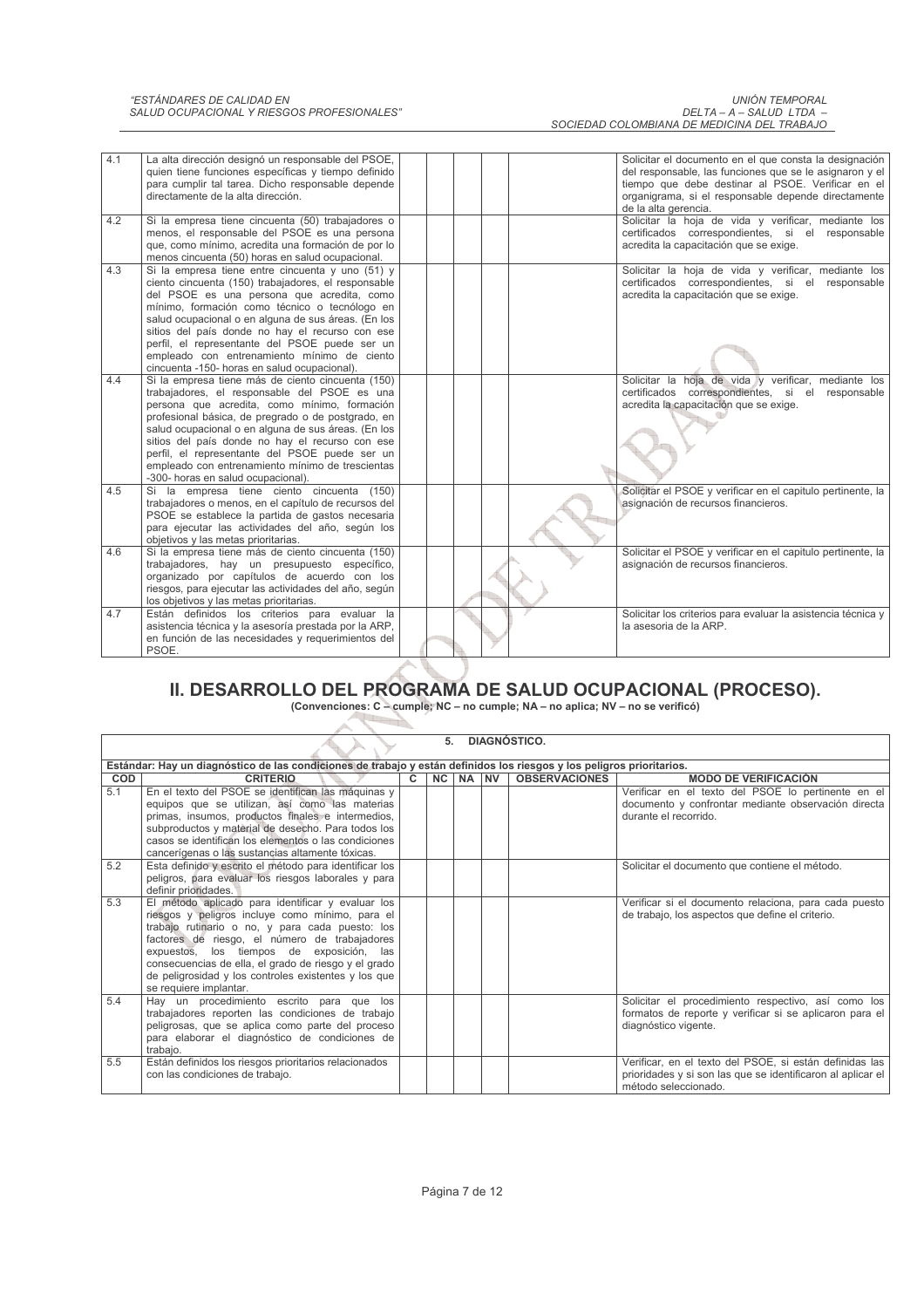| 5.6          | Si se emplean materiales o sustancias cancerígenas                                                              |   |           |           |           |                      | Revisar la lista de condiciones, materias, productos                                                                                                         |
|--------------|-----------------------------------------------------------------------------------------------------------------|---|-----------|-----------|-----------|----------------------|--------------------------------------------------------------------------------------------------------------------------------------------------------------|
|              | o altamente tóxicas reconocidas como tal, o se                                                                  |   |           |           |           |                      | intermedios o finales, subproductos y desechos y                                                                                                             |
|              | trabaja en condiciones de exposición al riesgo de                                                               |   |           |           |           |                      | verificar si los catalogados como cancerígenos o                                                                                                             |
|              | que los trabajadores padezcan un cáncer, estas                                                                  |   |           |           |           |                      | altamente tóxicos (según la clasificación elaborada por                                                                                                      |
|              | condiciones o sustancias son catalogadas como un                                                                |   |           |           |           |                      | entidades internacionales como IARC, ACGIH, NIOSH,                                                                                                           |
|              | riesgo prioritario.                                                                                             |   |           |           |           |                      | OSHA) son considerados riesgos prioritarios.                                                                                                                 |
| 5.7          | El diagnóstico de condiciones de trabajo se                                                                     |   |           |           |           |                      | Solicitar el PSOE y verificar, mediante constancia                                                                                                           |
|              | actualiza, como mínimo, una (1) vez al año y al                                                                 |   |           |           |           |                      | firmada por el responsable del mismo, si el diagnóstico                                                                                                      |
|              | hacerlo, se tienen en cuenta los cambios en:                                                                    |   |           |           |           |                      | de condiciones de trabajo está actualizado.                                                                                                                  |
|              | condiciones de trabajo, actividad económica,                                                                    |   |           |           |           |                      |                                                                                                                                                              |
|              | procesos, maquinaria, en la sede, etc.                                                                          |   |           |           |           |                      |                                                                                                                                                              |
|              | Estándar: Hay un diagnóstico de las condiciones de salud de los trabajadores y están definidas las prioridades. |   |           |           |           |                      |                                                                                                                                                              |
| <b>COD</b>   | <b>CRITERIO</b>                                                                                                 | c | <b>NC</b> | NA NV     |           | <b>OBSERVACIONES</b> | <b>MODO DE VERIFICACIÓN</b>                                                                                                                                  |
| 5.8          | Hay, como mínimo, la siguiente información                                                                      |   |           |           |           |                      | Solicitar el texto del PSOE y verificar, mediante                                                                                                            |
|              | actualizada, para el último año, sobre los                                                                      |   |           |           |           |                      | constancia firmada por el responsable del mismo, si                                                                                                          |
|              | trabajadores: edad, sexo, escolaridad, estado civil,                                                            |   |           |           |           |                      | existe la información pertinente y actualizada.                                                                                                              |
|              | estrato socio-económico e ingreso mensual.                                                                      |   |           |           |           |                      |                                                                                                                                                              |
| 5.9          | Hay información actualizada, para el último año,                                                                |   |           |           |           |                      | Solicitar el texto del PSOE y verificar si el documento                                                                                                      |
|              | sobre los resultados de los exámenes médico                                                                     |   |           |           |           |                      | tiene la información pertinente y actualizada.                                                                                                               |
|              | ocupacionales (de ingreso, periódicos y de retiro),                                                             |   |           |           |           |                      |                                                                                                                                                              |
|              | incapacidades, ausentismo por causa médica,                                                                     |   |           |           |           |                      |                                                                                                                                                              |
|              | morbilidad y mortalidad de la población trabajadora                                                             |   |           |           |           |                      |                                                                                                                                                              |
|              | en relación con enfermedad común (general y                                                                     |   |           |           |           |                      |                                                                                                                                                              |
|              | específica), accidente de trabajo y enfermedad                                                                  |   |           |           |           |                      |                                                                                                                                                              |
|              | profesional (general y específica).                                                                             |   |           |           |           |                      |                                                                                                                                                              |
| 5.10         | Hay un procedimiento para que los trabajadores                                                                  |   |           |           |           |                      | Solicitar el procedimiento respectivo, así como los                                                                                                          |
|              | reporten su percepción sobre las condiciones de                                                                 |   |           |           |           |                      | formatos de reporte y verificar si se aplicaron para el                                                                                                      |
|              | salud en relación con su trabajo, que se aplica como                                                            |   |           |           |           |                      | diagnóstico vigente.                                                                                                                                         |
|              | parte del proceso para elaborar el diagnóstico de                                                               |   |           |           |           |                      |                                                                                                                                                              |
|              | condiciones de salud.                                                                                           |   |           |           |           |                      |                                                                                                                                                              |
| 5.11         | Están definidas las prioridades relacionas con el                                                               |   |           |           |           |                      | Verificar, en el texto del PSOE, si están definidas las                                                                                                      |
|              | diagnóstico de las condiciones de salud de los                                                                  |   |           |           |           |                      | condiciones de salud prioritarias.                                                                                                                           |
|              | trabajadores.                                                                                                   |   |           |           |           |                      |                                                                                                                                                              |
| 5.12         | Se establece la relación posible entre condiciones                                                              |   |           |           |           |                      | Verificar, en el texto del PSOE, si están definidas las                                                                                                      |
|              | de salud prioritarias y condiciones de trabajo.                                                                 |   |           |           |           |                      | prioridades y si son las que se identificaron al aplicar el                                                                                                  |
|              |                                                                                                                 |   |           |           |           |                      | método seleccionado.                                                                                                                                         |
|              |                                                                                                                 |   |           |           |           | 6. PLANEACIÓN.       |                                                                                                                                                              |
|              |                                                                                                                 |   |           |           |           |                      | Estándar: Los objetivos y las metas de PSOE se establecen con base en las prioridades identificadas, y hay un cronograma definido para llevar a cabo las     |
| actividades. |                                                                                                                 |   |           |           |           |                      |                                                                                                                                                              |
|              |                                                                                                                 |   |           |           |           |                      |                                                                                                                                                              |
|              |                                                                                                                 |   |           |           |           |                      |                                                                                                                                                              |
| COD          | <b>CRITERIO</b>                                                                                                 | c | <b>NC</b> | NA NV     |           | <b>OBSERVACIONES</b> | <b>MODO DE VERIFICACIÓN</b>                                                                                                                                  |
| 6.1          | Están definidos los objetivos y corresponden a las                                                              |   |           |           |           |                      | Solicitar el texto del PSOE y verificar en el capitulo                                                                                                       |
|              | prioridades definidas mediante el diagnóstico de las                                                            |   |           |           |           |                      | los objetivos definidos<br>sobre planeación, si                                                                                                              |
|              | condiciones de trabajo y de salud del PSOE y ellos<br>son mensurables.                                          |   |           |           |           |                      | corresponden a las prioridades y además si son<br>medibles.                                                                                                  |
| 6.2          | Las metas a corto plazo (antes de seis -6- meses)                                                               |   |           |           |           |                      | Solicitar el texto del PSOE y verificar si las metas a                                                                                                       |
|              | se orientan a intervenir riesgos prioritarios.                                                                  |   |           |           |           |                      | corto plazo se orientan a intervenir los riesgos                                                                                                             |
|              |                                                                                                                 |   |           |           |           |                      | identificados como prioritarios.                                                                                                                             |
| 6.3          | Para cada objetivo y para cada meta se determinan                                                               |   |           |           |           |                      | Solicitar el texto del PSOE y verificar, en el                                                                                                               |
|              | las acciones pertinentes y los responsables, y estos                                                            |   |           |           |           |                      | cronograma, lo pertinente para cada uno de los                                                                                                               |
|              | datos se reflejan en el cronograma de ejecución de                                                              |   |           |           |           |                      | objetivos y de las metas prioritarias.                                                                                                                       |
|              | las tareas.                                                                                                     |   |           |           |           |                      |                                                                                                                                                              |
| 6.4          | El COPASO, o el vigía, conocen el cronograma y                                                                  |   |           |           |           |                      | Verificar, en las actas del COPASO o en el reporte del                                                                                                       |
|              | verifica si se cumple.                                                                                          |   |           |           |           |                      | vigía, si ha sido enterado del cronograma del PSOE.                                                                                                          |
|              |                                                                                                                 |   |           |           |           | 7. INTERVENCIÓN.     |                                                                                                                                                              |
|              |                                                                                                                 |   |           |           |           |                      |                                                                                                                                                              |
|              |                                                                                                                 |   |           |           |           |                      | Estándar: Se formulan las acciones de higiene industrial para intervenir los puestos de trabajo prioritarios (con grado de riesgo alto) en la fuente o en el |
|              | medio, y hay mecanismos para garantizar que ellas se realicen.                                                  |   |           |           |           |                      |                                                                                                                                                              |
| COD          | <b>CRITERIO</b>                                                                                                 |   | NC        | <b>NA</b> | <b>NV</b> | <b>OBSERVACIONES</b> | <b>MODO DE VERIFICACIÓN</b>                                                                                                                                  |
| 7.1          | Están definidas las intervenciones de higiene                                                                   |   |           |           |           |                      | Identificar los puestos de trabajo con factores de riesgo                                                                                                    |
|              | industrial que se deben llevar a cabo en los puestos                                                            |   |           |           |           |                      | prioritarios en cuanto a higiene industrial y verificar si,                                                                                                  |
|              | de trabajo con factores de riesgo prioritarios.                                                                 |   |           |           |           |                      | para ellos, se definieron las intervenciones que se                                                                                                          |
|              |                                                                                                                 |   |           |           |           |                      | deben llevar a cabo y si se estableció el cronograma                                                                                                         |
|              |                                                                                                                 |   |           |           |           |                      | respectivo.                                                                                                                                                  |
| 7.2          | La empresa verifica si las intervenciones de higiene                                                            |   |           |           |           |                      | Solicitar los reportes del último año mediante los cuales                                                                                                    |
|              | industrial definidas se ejecutan según el cronograma                                                            |   |           |           |           |                      | se demuestra que la empresa verifica si las                                                                                                                  |
|              | establecido y si los mecanismos de control son                                                                  |   |           |           |           |                      | intervenciones se ejecutan según el cronograma, y si                                                                                                         |
|              | eficaces.                                                                                                       |   |           |           |           |                      | los mecanismos de control son eficaces.                                                                                                                      |
| 7.3          | Hay normas preventivas escritas sobre higiene                                                                   |   |           |           |           |                      | Identificar los puestos de trabajo con factores de riesgo                                                                                                    |
|              | industrial, relativas a los puestos de trabajo                                                                  |   |           |           |           |                      | prioritarios en cuanto a higiene industrial y verificar si,                                                                                                  |
|              | prioritarios.                                                                                                   |   |           |           |           |                      | para ellos, hay normas preventivas.                                                                                                                          |
| 7.4          | La empresa verifica si los trabajadores cumplen las                                                             |   |           |           |           |                      | Solicitar los reportes del último año mediante los cuales                                                                                                    |
|              | normas preventivas sobre higiene industrial.                                                                    |   |           |           |           |                      | se demuestra que la empresa verifica si los<br>trabajadores cumplen las normas preventivas de                                                                |
|              |                                                                                                                 |   |           |           |           |                      | higiene industrial.                                                                                                                                          |
| 7.5          | plan<br>de<br>medidas<br>administrativas<br>Hay un                                                              |   |           |           |           |                      | Solicitar el<br>plan<br>de<br>medidas<br>administrativas                                                                                                     |
|              | complementarias para el control de los riesgos de                                                               |   |           |           |           |                      | complementarias.                                                                                                                                             |
|              | higiene industrial, que incluye, entre otras, la                                                                |   |           |           |           |                      |                                                                                                                                                              |
|              | rotación de las personas o la disminución de las                                                                |   |           |           |           |                      |                                                                                                                                                              |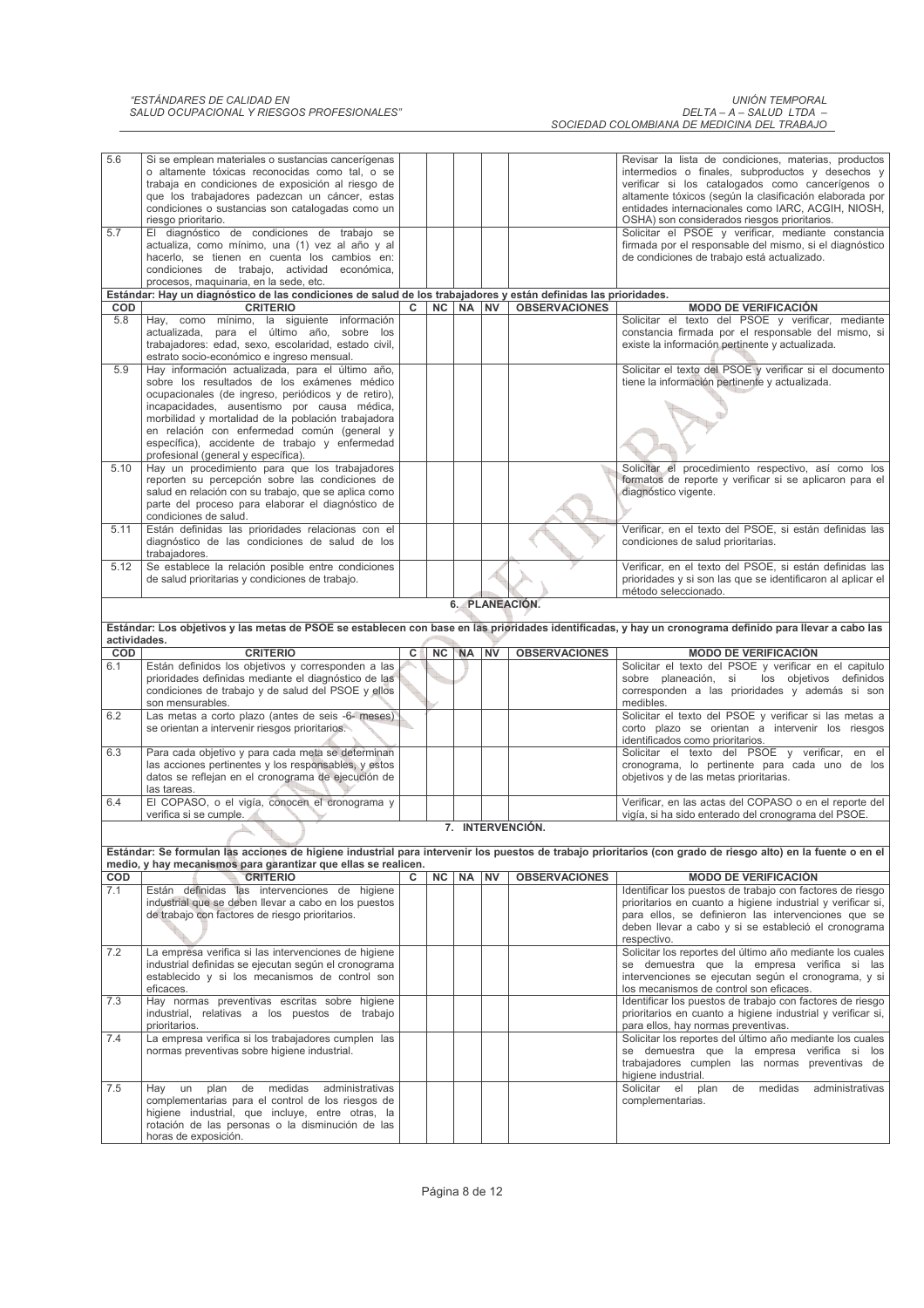# "ESTÁNDARES DE CALIDAD EN<br>SALUD OCUPACIONAL Y RIESGOS PROFESIONALES"

| <b>UNIÓN TEMPORAL</b>                       |  |
|---------------------------------------------|--|
| DELTA – A – SALUD LTDA –                    |  |
| SOCIEDAD COLOMBIANA DE MEDICINA DEL TRABAJO |  |

| 7.6         | Están definidas las intervenciones que se deben<br>llevar a cabo en los puestos de trabajo con factores<br>ergonómicos prioritarios. |   |           |           |           |                      | Identificar los puestos de trabajo con factores<br>ergonómicos prioritarios y verificar si, para ellos, se<br>definieron las intervenciones que se deben llevar a                                                                                        |
|-------------|--------------------------------------------------------------------------------------------------------------------------------------|---|-----------|-----------|-----------|----------------------|----------------------------------------------------------------------------------------------------------------------------------------------------------------------------------------------------------------------------------------------------------|
| 7.7         | La empresa verifica si las intervenciones de                                                                                         |   |           |           |           |                      | cabo y si se estableció el cronograma respectivo.<br>Solicitar los reportes del último año mediante los cuales                                                                                                                                           |
|             | ergonomía definidas se ejecutan según el                                                                                             |   |           |           |           |                      | se demuestra que la empresa verifica si las                                                                                                                                                                                                              |
| 7.8         | cronograma establecido.<br>Hay normas preventivas escritas sobre ergonomía,                                                          |   |           |           |           |                      | intervenciones se ejecutan según el cronograma.<br>Identificar los puestos de trabajo con factores                                                                                                                                                       |
|             | relativas a los puestos de trabajo prioritarios.                                                                                     |   |           |           |           |                      | ergonómicos prioritarios y verificar si, para ellos, hay                                                                                                                                                                                                 |
| 7.9         | La empresa verifica si los trabajadores cumplen las                                                                                  |   |           |           |           |                      | normas preventivas.<br>Solicitar los reportes del último año mediante los cuales                                                                                                                                                                         |
|             | normas preventivas sobre ergonomía.                                                                                                  |   |           |           |           |                      | se demuestra que la empresa verifica si los                                                                                                                                                                                                              |
|             |                                                                                                                                      |   |           |           |           |                      | trabajadores cumplen las normas preventivas sobre<br>ergonomía.                                                                                                                                                                                          |
|             |                                                                                                                                      |   |           |           |           |                      | Estándar: Se formulan las acciones de seguridad industrial para intervenir los puestos de trabajo prioritarios (con grado de peligrosidad alto y medio) en                                                                                               |
|             | la fuente o en el medio, y hay mecanismos para garantizar que ellas se realicen.                                                     |   |           |           |           |                      |                                                                                                                                                                                                                                                          |
| COD<br>7.10 | <b>CRITERIO</b>                                                                                                                      | C | NC        | <b>NA</b> | <b>NV</b> | <b>OBSERVACIONES</b> | <b>MODO DE VERIFICACIÓN</b>                                                                                                                                                                                                                              |
|             | Están definidas las intervenciones de seguridad<br>industrial que se deben llevar a cabo en los puestos<br>de trabajo prioritarios.  |   |           |           |           |                      | Identificar los puestos de trabajo con factores de riesgo<br>prioritarios en cuanto a seguridad industrial y verificar<br>si, para ellos, se definieron las intervenciones que se<br>deben llevar a cabo y si se estableció el cronograma<br>respectivo. |
| 7.11        | La empresa verifica si las intervenciones de                                                                                         |   |           |           |           |                      | Solicitar los reportes del último año mediante los cuales                                                                                                                                                                                                |
|             | seguridad industrial definidas se ejecutan según el<br>cronograma establecido y si los mecanismos de                                 |   |           |           |           |                      | se demuestra que la empresa verifica si las<br>intervenciones se ejecutan según el cronograma, y si                                                                                                                                                      |
|             | control son eficaces.                                                                                                                |   |           |           |           |                      | los mecanismos de control son eficaces.                                                                                                                                                                                                                  |
| 7.12        | Hay normas preventivas escritas sobre seguridad                                                                                      |   |           |           |           |                      | Identificar los puestos de trabajo con factores de riesgo                                                                                                                                                                                                |
|             | industrial, relativas a los puestos de trabajo                                                                                       |   |           |           |           |                      | prioritarios en cuanto a seguridad industrial y verificar                                                                                                                                                                                                |
| 7.13        | prioritarios.<br>La empresa verifica si los trabajadores cumplen las                                                                 |   |           |           |           |                      | si, para ellos, hay normas preventivas.<br>Solicitar los reportes del último año mediante los cuales                                                                                                                                                     |
|             | normas preventivas sobre seguridad industrial.                                                                                       |   |           |           |           |                      | se demuestra que la empresa verifica si los                                                                                                                                                                                                              |
|             |                                                                                                                                      |   |           |           |           |                      | trabajadores cumplen las normas preventivas de                                                                                                                                                                                                           |
|             |                                                                                                                                      |   |           |           |           |                      | seguridad industrial.<br>Estándar: Los trabajadores de los puestos que presentan riesgos que requieren, complementariamente, elementos de protección personal (EPP), reciben                                                                             |
|             | tales elementos.                                                                                                                     |   |           |           |           |                      |                                                                                                                                                                                                                                                          |
| COD         | <b>CRITERIO</b>                                                                                                                      | c | NC        | NA        | <b>NV</b> | <b>OBSERVACIONES</b> | <b>MODO DE VERIFICACIÓN</b>                                                                                                                                                                                                                              |
| 7.14        | Están identificados los puestos de trabajo que                                                                                       |   |           |           |           |                      | Solicitar la relación de los puestos de trabajo que                                                                                                                                                                                                      |
|             | presentan<br>riesgos<br>requieren,<br>y<br>que<br>complementariamente, EPP indispensables.                                           |   |           |           |           |                      | requieren EPP, así como la lista de los elementos<br>apropiados para la labor en esos puestos.                                                                                                                                                           |
| 7.15        | Hay un procedimiento escrito para seleccionar los                                                                                    |   |           |           |           |                      | Solicitar el procedimiento respectivo y verificar si                                                                                                                                                                                                     |
|             | elementos de protección personal que se requieren                                                                                    |   |           |           |           |                      | incluye los criterios técnicos que se deben aplicar para                                                                                                                                                                                                 |
|             | en la empresa, el cual incluye los criterios técnicos<br>que se deben aplicar para hacer la selección.                               |   |           |           |           |                      | hacer la selección del los EPP.                                                                                                                                                                                                                          |
| 7.16        | A cada trabajador que requiere protección                                                                                            |   |           |           |           |                      | Solicitar el registro de la entrega y de la reposición de                                                                                                                                                                                                |
|             | complementaria, se le entregan los EPP y se le                                                                                       |   |           |           |           |                      | los EPP a los trabajadores de los puestos de trabajo                                                                                                                                                                                                     |
|             | reponen cuando ello es necesario, gestión de la que<br>se lleva un registro formal.                                                  |   |           |           |           |                      | que los requieren.                                                                                                                                                                                                                                       |
| 7.17        | La empresa verifica si los trabajadores usan los EPP.                                                                                |   |           |           |           |                      | Solicitar los reportes del último año mediante los cuales                                                                                                                                                                                                |
|             | y el estado de ellos.                                                                                                                |   |           |           |           |                      | se demuestra que la empresa verifica si los                                                                                                                                                                                                              |
|             |                                                                                                                                      |   |           |           |           |                      | trabajadores usan los EPP y el estado de ellos.                                                                                                                                                                                                          |
| COD         | Estándar: La sede tiene las condiciones sanitarias básicas.<br><b>CRITERIO</b>                                                       | C | <b>NC</b> | NA        | <b>NV</b> | <b>OBSERVACIONES</b> | <b>MODO DE VERIFICACIÓN</b>                                                                                                                                                                                                                              |
| 7.18        | En la sede hay: suministro permanente de agua,                                                                                       |   |           |           |           |                      | Mediante observación directa, verificar si se cumple lo                                                                                                                                                                                                  |
|             | servicios sanitarios y mecanismos para controlar los                                                                                 |   |           |           |           |                      | que se exige en el criterio.                                                                                                                                                                                                                             |
|             | vectores y para disponer excretas y basuras.                                                                                         |   |           |           |           |                      |                                                                                                                                                                                                                                                          |
| 7.19        | Si la empresa tiene restaurantes y comedores<br>industriales, tiene la licencia sanitaria expedida por                               |   |           |           |           |                      | Solicitar la licencia correspondiente, vigente, si es del<br>caso.                                                                                                                                                                                       |
|             | la Secretaría de Salud Municipal o Distrital.                                                                                        |   |           |           |           |                      |                                                                                                                                                                                                                                                          |
| 7.20        | Hay un procedimiento escrito para, según la                                                                                          |   |           |           |           |                      | Solicitar el procedimiento respectivo.                                                                                                                                                                                                                   |
|             | actividad económica, garantizar que los residuos<br>sólidos, líquidos o gaseosos que se producen, se                                 |   |           |           |           |                      |                                                                                                                                                                                                                                                          |
|             | eliminen de forma que no se ponga en riesgo a los                                                                                    |   |           |           |           |                      |                                                                                                                                                                                                                                                          |
|             | trabajadores o a la comunidad.                                                                                                       |   |           |           |           |                      |                                                                                                                                                                                                                                                          |
| 7.21        | El procedimiento para garantizar que los residuos                                                                                    |   |           |           |           |                      | Solicitar los reportes resultantes de los procesos de                                                                                                                                                                                                    |
|             | sólidos, líquidos o gaseosos que se producen, se<br>eliminen de forma que no se ponga en riesgo a los                                |   |           |           |           |                      | verificación relativos a si el procedimiento aludido se<br>ejecuta según lo dispuesto en él.                                                                                                                                                             |
|             | trabajadores o a la comunidad, se ejecuta según lo                                                                                   |   |           |           |           |                      |                                                                                                                                                                                                                                                          |
|             | dispuesto en él.                                                                                                                     |   |           |           |           |                      |                                                                                                                                                                                                                                                          |
|             | ESTANDAR: La empresa registra, reporta e investiga las enfermedades profesionales y los incidentes y accidentes que ocurren.         |   |           |           |           |                      |                                                                                                                                                                                                                                                          |
| COD         | <b>CRITERIO</b>                                                                                                                      | c | NC        | NA NV     |           | <b>OBSERVACIONES</b> | <b>MODO DE VERIFICACIÓN</b>                                                                                                                                                                                                                              |
| 7.22        | Hay un procedimiento escrito para reportar, dentro<br>de los dos (2) días hábiles siguientes al evento o a                           |   |           |           |           |                      | Solicitar el procedimiento respectivo.                                                                                                                                                                                                                   |
|             | la detección, un accidente de trabajo o una                                                                                          |   |           |           |           |                      |                                                                                                                                                                                                                                                          |
|             | enfermedad profesional.                                                                                                              |   |           |           |           |                      |                                                                                                                                                                                                                                                          |
| 7.23        | El reporte del accidente de trabajo o de la                                                                                          |   |           |           |           |                      | Solicitar los reportes de accidentes de trabajo o de<br>enfermedad profesional del último año y, mediante un                                                                                                                                             |
|             | enfermedad profesional que se detectó se hace en<br>el formulario establecido y dentro de los dos (2) días                           |   |           |           |           |                      | muestreo aleatorio, verificar por lo menos para                                                                                                                                                                                                          |
|             | hábiles siguientes al evento.                                                                                                        |   |           |           |           |                      | cincuenta (50) eventos de cada tipo, o para el total si el                                                                                                                                                                                               |
|             |                                                                                                                                      |   |           |           |           |                      | número es menor, si el reporte se hizo en el formulario                                                                                                                                                                                                  |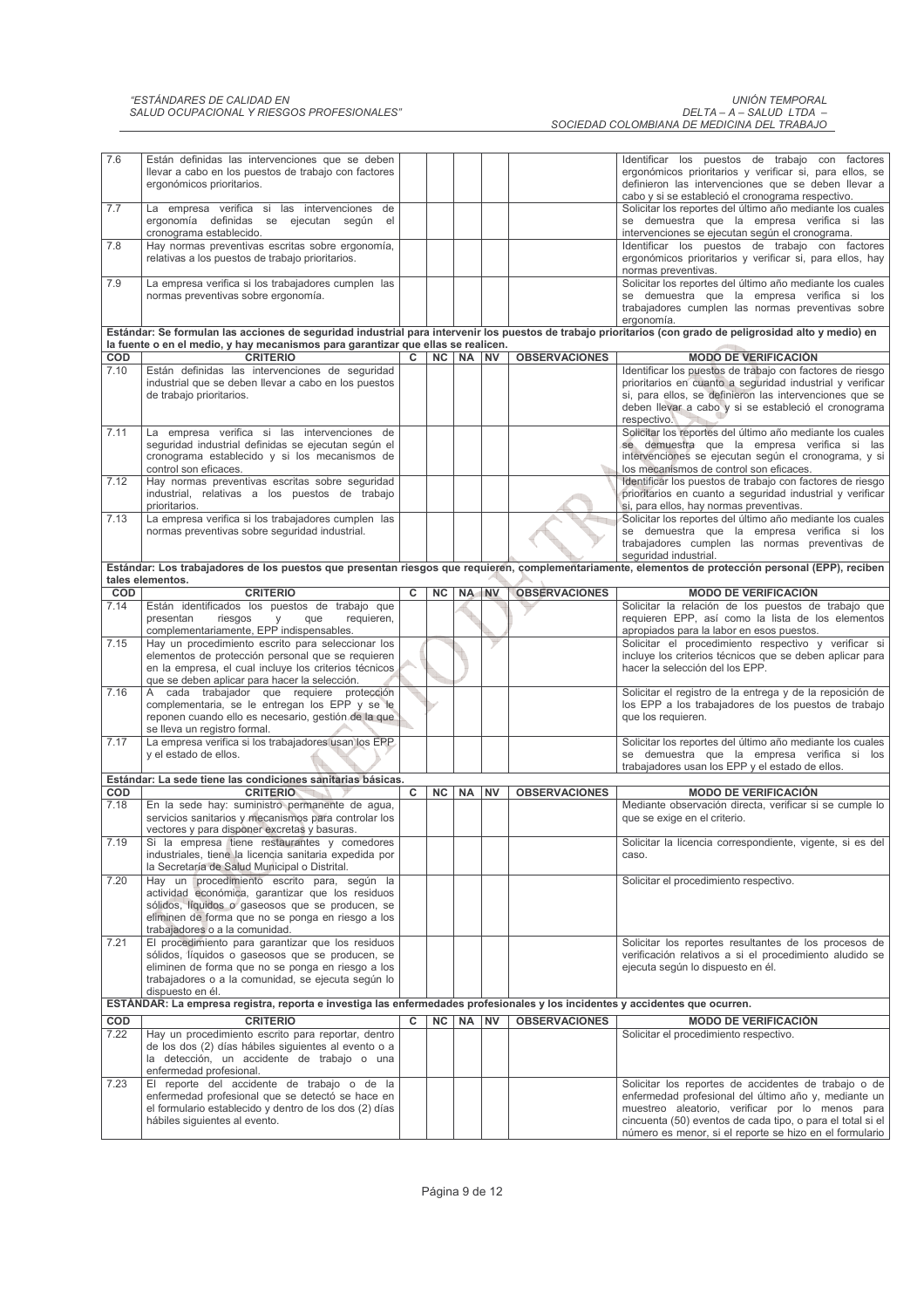## "ESTÁNDARES DE CALIDAD EN<br>SALUD OCUPACIONAL Y RIESGOS PROFESIONALES"

UNIÓN TEMPORAL<br>– DELTA – A – SALUD LTDA<br>– SOCIEDAD COLOMBIANA DE MEDICINA DEL TRABAJO

|      |                                                                                                                                    |          |    |          |                      | establecido y en el término referido.                                                                  |
|------|------------------------------------------------------------------------------------------------------------------------------------|----------|----|----------|----------------------|--------------------------------------------------------------------------------------------------------|
|      |                                                                                                                                    |          |    |          |                      |                                                                                                        |
| 7.24 | Hay un procedimiento escrito para investigar los                                                                                   |          |    |          |                      | Solicitar el procedimiento respectivo. Verificar si han                                                |
|      | incidentes y los accidentes de trabajo. En el caso de                                                                              |          |    |          |                      | ocurrido accidentes o enfermedades profesionales                                                       |
|      | los accidentes de trabajo o de las enfermedades                                                                                    |          |    |          |                      | mortales. Si así fue, solicitar la investigación y verificar                                           |
|      | profesionales mortales, el procedimiento obliga a                                                                                  |          |    |          |                      | la aplicación del procedimiento y de las medidas                                                       |
|      | que la alta gerencia sea notificada de los resultados                                                                              |          |    |          |                      | correctivas determinadas para cada caso.                                                               |
|      | de la investigación y asuma la responsabilidad de                                                                                  |          |    |          |                      |                                                                                                        |
|      | aplicar las medidas correctivas.                                                                                                   |          |    |          |                      |                                                                                                        |
| 7.35 | La investigación de los accidentes y de los                                                                                        |          |    |          |                      | Solicitar el reporte de incidentes y de accidentes de                                                  |
|      | incidentes incluye el análisis de causalidad (causas                                                                               |          |    |          |                      | trabajo del último año y, mediante un muestreo                                                         |
|      | inmediatas y causas básicas).                                                                                                      |          |    |          |                      | aleatorio, verificar por lo menos para cincuenta (50)                                                  |
|      |                                                                                                                                    |          |    |          |                      | eventos, o para el total si el número es menor, si se                                                  |
|      |                                                                                                                                    |          |    |          |                      | hizo la investigación y si ella incluyó el análisis de                                                 |
|      |                                                                                                                                    |          |    |          |                      | causalidad.                                                                                            |
| 7.26 | Hay un procedimiento escrito para determinar, en                                                                                   |          |    |          |                      | Solicitar el procedimiento respectivo. Verificar si han                                                |
|      | caso de que se detecte o se diagnostique una                                                                                       |          |    |          |                      | sido reportadas enfermedades profesionales. Si así                                                     |
|      | enfermedad profesional, las causas básicas de ella                                                                                 |          |    |          |                      | fue, verificar si en la investigación del caso se                                                      |
|      | y la posibilidad de que se presenten nuevos casos.                                                                                 |          |    |          |                      | definieron<br>acciones<br>para<br>otros<br>trabajadores                                                |
|      |                                                                                                                                    |          |    |          |                      | potencialmente expuestos.                                                                              |
| 7.27 |                                                                                                                                    |          |    |          |                      | Solicitar el informe de las investigaciones de los                                                     |
|      | Como producto de la investigación de los accidentes                                                                                |          |    |          |                      |                                                                                                        |
|      | y de los incidentes, así como de las enfermedades                                                                                  |          |    |          |                      | accidentes de trabajo y de las enfermedades                                                            |
|      | profesionales, se plantean acciones preventivas y                                                                                  |          |    |          |                      | profesionales del último año y, mediante un muestreo                                                   |
|      | correctivas específicas y se definen para ellas los                                                                                |          |    |          |                      | aleatorio, verificar por lo menos para cincuenta (50)                                                  |
|      | responsables, los recursos y el cronograma                                                                                         |          |    |          |                      | eventos de cada tipo, o para el total si el número es                                                  |
|      | respectivo.                                                                                                                        |          |    |          |                      | menor, si se plantearon las acciones y si se definió lo                                                |
|      |                                                                                                                                    |          |    |          |                      | pertinente a responsables, recursos y cronograma.                                                      |
| 7.28 | Hay un procedimiento escrito para verificar si se                                                                                  |          |    |          |                      | Solicitar el procedimiento respectivo.                                                                 |
|      | ejecutan las acciones preventivas y correctivas que                                                                                |          |    |          |                      |                                                                                                        |
|      | se plantean como resultado de la investigación de                                                                                  |          |    |          |                      |                                                                                                        |
|      | los accidentes y de los incidentes, y de las                                                                                       |          |    |          |                      |                                                                                                        |
|      | enfermedades profesionales.                                                                                                        |          |    |          |                      |                                                                                                        |
| 7.29 | Hay un registro estadístico de los incidentes y de los                                                                             |          |    |          |                      | Solicitar el registro estadístico actualizado al mes                                                   |
|      | accidentes, así como de las enfermedades                                                                                           |          |    |          |                      | anterior al de la visita, así como el documento que                                                    |
|      | profesionales que ocurren, y se analizan y difunden                                                                                |          |    |          |                      | contiene las conclusiones correspondientes, y verificar,                                               |
|      | las conclusiones derivadas del estudio del mismo.                                                                                  |          |    |          |                      | en los documentos respectivos, si las conclusiones se                                                  |
|      |                                                                                                                                    |          |    |          |                      | hacen conocer de la gerencia y de los involucrados.                                                    |
| 7.30 | El COPASO, o el vigía, evalúan los reportes de los                                                                                 |          |    |          |                      | Solicitar las actas de las reuniones de los últimos seis                                               |
|      | accidentes y de las enfermedades, así como los                                                                                     |          |    |          |                      | (6) meses del COPASO, o los reportes del vigía para                                                    |
|      |                                                                                                                                    |          |    |          |                      |                                                                                                        |
|      | resultados de las investigaciones y verifica si se                                                                                 |          |    |          |                      | igual período, y verificar si se hace el seguimiento<br>pertinente.                                    |
|      | ejecutan las acciones planteadas.                                                                                                  |          |    |          |                      |                                                                                                        |
|      |                                                                                                                                    |          |    |          |                      |                                                                                                        |
|      | Estándar: La empresa tiene y ejecuta un plan de inspecciones de seguridad industrial.                                              |          |    |          |                      |                                                                                                        |
| COD  | <b>CRITERIO</b>                                                                                                                    | <b>C</b> | NC | NA NV    | <b>OBSERVACIONES</b> | <b>MODO DE VERIFICACIÓN</b>                                                                            |
| 7.31 | Hay un plan escrito de inspecciones de seguridad                                                                                   |          |    |          |                      | Solicitar el plan de inspecciones y verificar la existencia                                            |
|      | industrial, que incluye la aplicación de listas de                                                                                 |          |    |          |                      | de las listas de chequeo.                                                                              |
|      | chequeo y la participación del COPASO en ellas.                                                                                    |          |    |          |                      |                                                                                                        |
| 7.32 | Hay un registro de las inspecciones realizadas y los                                                                               |          |    |          |                      | Solicitar el plan de inspecciones y, para las últimas tres                                             |
|      | resultados de las mismas se hacen conocer de la                                                                                    |          |    |          |                      | (3), verificar si la lata gerencia recibe los reportes de                                              |
|      | alta gerencia de la empresa.                                                                                                       |          |    |          |                      | los resultados de cada una.                                                                            |
| 7.33 | Hay un procedimiento para verificar si se ejecutan                                                                                 |          |    |          |                      | Solicitar el procedimiento respectivo.                                                                 |
|      | las acciones preventivas y correctivas que se                                                                                      |          |    |          |                      |                                                                                                        |
|      | plantearon luego de las inspecciones de seguridad.                                                                                 |          |    |          |                      |                                                                                                        |
|      | Estándar: Hay y se ejecuta un plan para el mantenimiento de las instalaciones, de los equipos y de las herramientas de la empresa. |          |    |          |                      |                                                                                                        |
| COD  | <b>CRITERIO</b>                                                                                                                    | c        | NC | NA NV    | <b>OBSERVACIONES</b> | <b>MODO DE VERIFICACIÓN</b>                                                                            |
| 7.34 |                                                                                                                                    |          |    |          |                      |                                                                                                        |
|      | Hay un plan de mantenimiento preventivo y                                                                                          |          |    |          |                      | Solicitar el plan respectivo.                                                                          |
|      | correctivo de las instalaciones, de los equipos y de                                                                               |          |    |          |                      |                                                                                                        |
|      | las herramientas.                                                                                                                  |          |    |          |                      |                                                                                                        |
| 7.35 | Hay procedimientos detallados para hacer el                                                                                        |          |    |          |                      | Solicitar el listado de áreas y maquinas críticas y                                                    |
|      | mantenimiento de áreas y máquinas críticas, que                                                                                    |          |    |          |                      | verificar si hay los procedimientos específicos y si ellos                                             |
|      | incluyen el uso de sistemas de bloqueo o etiquetas.                                                                                |          |    |          |                      | incluyen lo que se exige en el criterio.                                                               |
|      | Estándar: A todos los trabajadores se les practican los exámenes médicos ocupacionales, según los requisitos vigentes.             |          |    |          |                      |                                                                                                        |
| COD  | <b>CRITERIO</b>                                                                                                                    | C        |    | NC NA NV | <b>OBSERVACIONES</b> | <b>MODO DE VERIFICACIÓN</b>                                                                            |
| 7.36 | Está definidas las actividades de medicina del                                                                                     |          |    |          |                      | Solicitar el PSOE y verificar si están definidas las                                                   |
|      | trabajo que se deben llevar a cabo según las                                                                                       |          |    |          |                      | actividades de medicina del trabajo que se deben llevar                                                |
|      | prioridades que se identificaron en el diagnóstico de                                                                              |          |    |          |                      | a cabo.                                                                                                |
|      | condiciones de salud y de trabajo.                                                                                                 |          |    |          |                      |                                                                                                        |
| 7.37 | Hay un plan de pruebas específicas (indicadores                                                                                    |          |    |          |                      | Solicitar el plan referido y verificar si define lo que se                                             |
|      | biológicos de exposición), elaborado según los                                                                                     |          |    |          |                      | exige en el criterio.                                                                                  |
|      | riesgos de cada puesto de trabajo, que se deben                                                                                    |          |    |          |                      |                                                                                                        |
|      | practicar al trabajador durante los exámenes                                                                                       |          |    |          |                      |                                                                                                        |
|      | ocupacionales. En el plan se define la frecuencia de                                                                               |          |    |          |                      |                                                                                                        |
|      | los exámenes periódicos según el comportamiento                                                                                    |          |    |          |                      |                                                                                                        |
|      | del factor de riesgo, las condiciones de trabajo, el                                                                               |          |    |          |                      |                                                                                                        |
|      | estado<br>de<br>salud<br>del<br>trabajador,<br>las                                                                                 |          |    |          |                      |                                                                                                        |
|      | recomendaciones de los sistemas de vigilancia                                                                                      |          |    |          |                      |                                                                                                        |
|      |                                                                                                                                    |          |    |          |                      |                                                                                                        |
|      | epidemiológica y la legislación vigente, así como la                                                                               |          |    |          |                      |                                                                                                        |
|      | obligación del médico de notificar al trabajador los                                                                               |          |    |          |                      |                                                                                                        |
|      | resultados de los exámenes.                                                                                                        |          |    |          |                      |                                                                                                        |
| 7.38 | Un médico con formación en medicina del trabajo,                                                                                   |          |    |          |                      | Solicitar el registro de los exámenes realizados el                                                    |
|      | en salud ocupacional o en administración de salud<br>ocupacional, y con licencia en salud ocupacional,                             |          |    |          |                      | último año y, mediante un muestreo aleatorio,<br>identificar por lo menos para cincuenta (50) casos, o |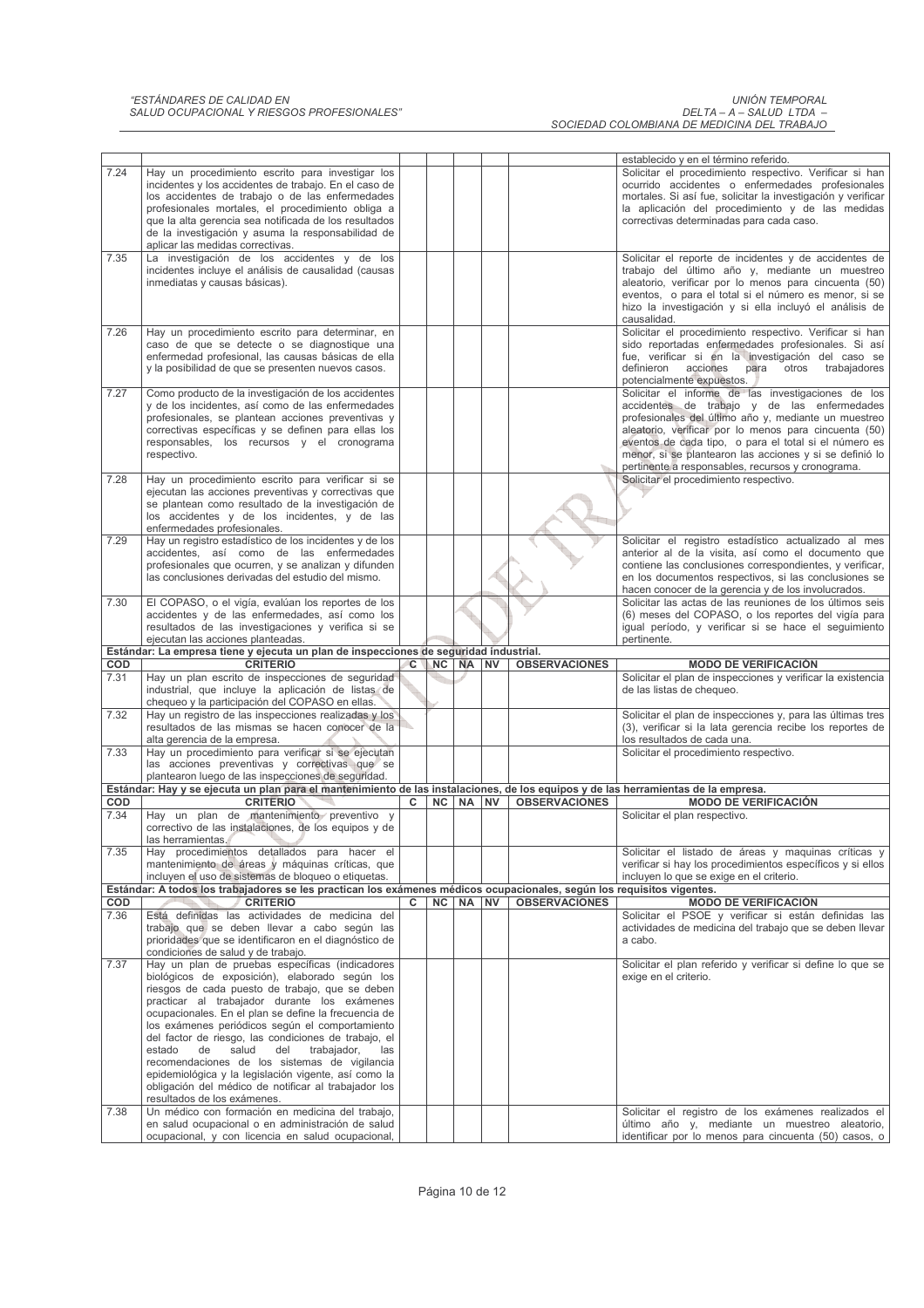|            | realiza el examen médico ocupacional. En los sitios<br>del país donde no hay médicos con ese perfil, uno<br>con registro profesional vigente realiza los<br>exámenes.                                                                                        |   |           |           |           |                      | para el total si el número es menor, el o los médicos<br>que los realizaron; luego verificar, en la hoja de vida, si<br>el médico cumple los requisitos.                                                            |
|------------|--------------------------------------------------------------------------------------------------------------------------------------------------------------------------------------------------------------------------------------------------------------|---|-----------|-----------|-----------|----------------------|---------------------------------------------------------------------------------------------------------------------------------------------------------------------------------------------------------------------|
| 7.39       | Hay una norma que establece que la historia clínica<br>de los trabajadores está bajo la custodia exclusiva<br>del médico que practica los exámenes<br>ocupacionales, o del médico de la empresa, y que,<br>salvo razones contempladas en la ley, por ningún  |   |           |           |           |                      | Solicitar la norma respectiva y verificar si establece lo<br>que se exige en el criterio.                                                                                                                           |
| 7.40       | motivo se puede violar la confidencialidad de ella.<br>Si el diagnóstico así lo determina, hay un plan de<br>inmunización para los trabajadores que se cumple<br>según lo programado.                                                                        |   |           |           |           |                      | Solicitar el diagnóstico y verificar si hay riesgos<br>biológicos que requieran un plan de inmunizaciones; si<br>los hay, solicitar el plan de inmunización así como los<br>registros que muestren si él se cumple. |
| 7.41       | Hay un procedimiento escrito para realizar la<br>reubicación del trabajador, en caso de que no sea<br>posible adecuar el puesto de trabajo a su condición.                                                                                                   |   |           |           |           |                      | Solicitar el procedimiento referido.                                                                                                                                                                                |
| 7.42       | Hay un programa para promover, entre los<br>trabajadores, estilos de vida saludable; en el<br>programa se estipulan los mecanismos para solicitar<br>a las EPS, las ARP y las Cajas de Compensación<br>Familiar, la participación en la ejecución del mismo. |   |           |           |           |                      | Solicitar el programa respectivo y verificar si cumple lo<br>que se exige en el criterio.                                                                                                                           |
| 7.43       | Hay un procedimiento escrito para coordinar con la<br>EPS, con la ARP y con el equipo de rehabilitación<br>profesional, el reintegro precoz del trabajador con<br>discapacidad.                                                                              |   |           |           |           |                      | Solicitar el procedimiento referido.                                                                                                                                                                                |
|            | garantizar que ellas se realicen.                                                                                                                                                                                                                            |   |           |           |           |                      | Estándar: Se formulan las acciones sobre los factores de riesgo psicosociales detectados en los puestos de trabajo prioritarios, y hay mecanismos para                                                              |
| <b>COD</b> | <b>CRITERIO</b>                                                                                                                                                                                                                                              | c | <b>NC</b> | <b>NA</b> | <b>NV</b> | <b>OBSERVACIONES</b> | <b>MODO DE VERIFICACIÓN</b>                                                                                                                                                                                         |
| 7.44       | Están definidas las intervenciones de psicología<br>ocupacional que se deben llevar a cabo en los<br>puestos de trabajo con factores de riesgo psico-<br>social prioritarios.                                                                                |   |           |           |           |                      | Solicitar el PSOE y verificar si están definidas las<br>intervenciones a las que hace referencia el criterio.                                                                                                       |
| 7.45       | Hay normas preventivas escritas sobre riesgos<br>psico-sociales.                                                                                                                                                                                             |   |           |           |           |                      | Solicitarlas normas a las que se refiere el criterio.                                                                                                                                                               |
|            | Estándar: La empresa tiene y desarrolla un Plan de Emergencias.                                                                                                                                                                                              |   |           |           |           |                      |                                                                                                                                                                                                                     |
| <b>COD</b> | <b>CRITERIO</b>                                                                                                                                                                                                                                              | C |           | NC NA     | <b>NV</b> | <b>OBSERVACIONES</b> | <b>MODO DE VERIFICACIÓN</b>                                                                                                                                                                                         |
| 7.46       | Están identificados y evaluados los puntos                                                                                                                                                                                                                   |   |           |           |           |                      |                                                                                                                                                                                                                     |
|            | vulnerables de la empresa<br>(análisis<br>de<br>vulnerabilidad).                                                                                                                                                                                             |   |           |           |           |                      | Solicitar el documento que contiene la identificación y<br>la evaluación de los puntos vulnerables.                                                                                                                 |
| 7.47       | Hay un Plan de Emergencias que incluye los<br>procesos, los simulacros y los recursos necesarios<br>para manejar los riesgos que se identificaron en el<br>análisis de vulnerabilidad, así como los                                                          |   |           |           |           |                      | Solicitar el plan y verificar si, para los puntos<br>vulnerables y para los accidentes, están formulados los<br>procesos y los recursos necesarios.                                                                 |
| 7.48       | procedimientos generales en caso de accidentes.<br>Hay brigadas de emergencia organizadas según las<br>necesidades y el tamaño de la empresa (primeros                                                                                                       |   |           |           |           |                      | Solicitar la lista de las brigadas existentes y los<br>nombres de los integrantes de ellas.                                                                                                                         |
| 7.49       | auxilios, contra incendios, evacuación).<br>Los integrantes de las brigadas reciben la<br>capacitación necesaria para desempeñar su tarea.                                                                                                                   |   |           |           |           |                      | Solicitar los documentos en los que se demuestra que<br>las personas de las brigadas reciben capacitación por                                                                                                       |
| 7.50       | Las personas de la organización conocen el Plan de<br>Emergencias y de Evacuación.                                                                                                                                                                           |   |           |           |           |                      | lo menos una (1) vez al año.<br>Solicitar los documentos en los que se registró la<br>asistencia de los trabajadores a la reunión en la que se                                                                      |
| 7.51       | El Plan de Emergencias incluye planos de las<br>instalaciones que identifican áreas y salidas de                                                                                                                                                             |   |           |           |           |                      | entregó el Plan.<br>Solicitar el Plan de Emergencias y verificar si incluye<br>planos de las instalaciones que identifican y señalan lo                                                                             |
| 7.52       | emergencia, así como la señalización debida.<br>Hay un programa de mantenimiento periódico de los<br>equipos de detección y control de incendios, y el                                                                                                       |   |           |           |           |                      | que se exige en el criterio.<br>Solicitar el programa correspondiente y, como una<br>muestra, verificar la vigencia de la carga de los                                                                              |
| 7.53       | mismo se cumple según lo planteado.<br>Los recursos del Plan de Emergencias están                                                                                                                                                                            |   |           |           |           |                      | extintores.<br>Solicitar la lista de distribución de los recursos y                                                                                                                                                 |
|            | disponibles para todas las jornadas.                                                                                                                                                                                                                         |   |           |           |           |                      | verificar lo pertinente.                                                                                                                                                                                            |
| COD        | Estándar: La empresa diseña y ejecuta un Plan de Capacitación que incluye la inducción, el entrenamiento y la comunicación del riesgo.<br><b>CRITERIO</b>                                                                                                    | c | NC        | NA        | <b>NV</b> | <b>OBSERVACIONES</b> | <b>MODO DE VERIFICACIÓN</b>                                                                                                                                                                                         |
| 7.54       | Hay un Plan de Capacitación General escrito, que<br>se basa en los riesgos prioritarios.                                                                                                                                                                     |   |           |           |           |                      | Solicitar la lista de los riesgos prioritarios y el Plan de<br>Capacitación, y verificar si el Plan incluye los riesgos<br>prioritarios.                                                                            |
| 7.55       | Todos los trabajadores reciben inducción o<br>reinducción, según el caso, sobre el PSOE y sobre                                                                                                                                                              |   |           |           |           |                      | Solicitar la lista de los trabajadores y verificar, mediante<br>los documentos en los que conste la asistencia a estas                                                                                              |
| 7.56       | los riesgos inherentes a su puesto de trabajo, así<br>como los efectos de ellos y la forma de controlarlos.<br>Se evalúa en forma trimestral, si se cumplen las                                                                                              |   |           |           |           |                      | actividades de capacitación, si recibieron la inducción o<br>la reinducción pertinente.<br>Solicitar el plan de capacitación y, por lo menos, los                                                                   |